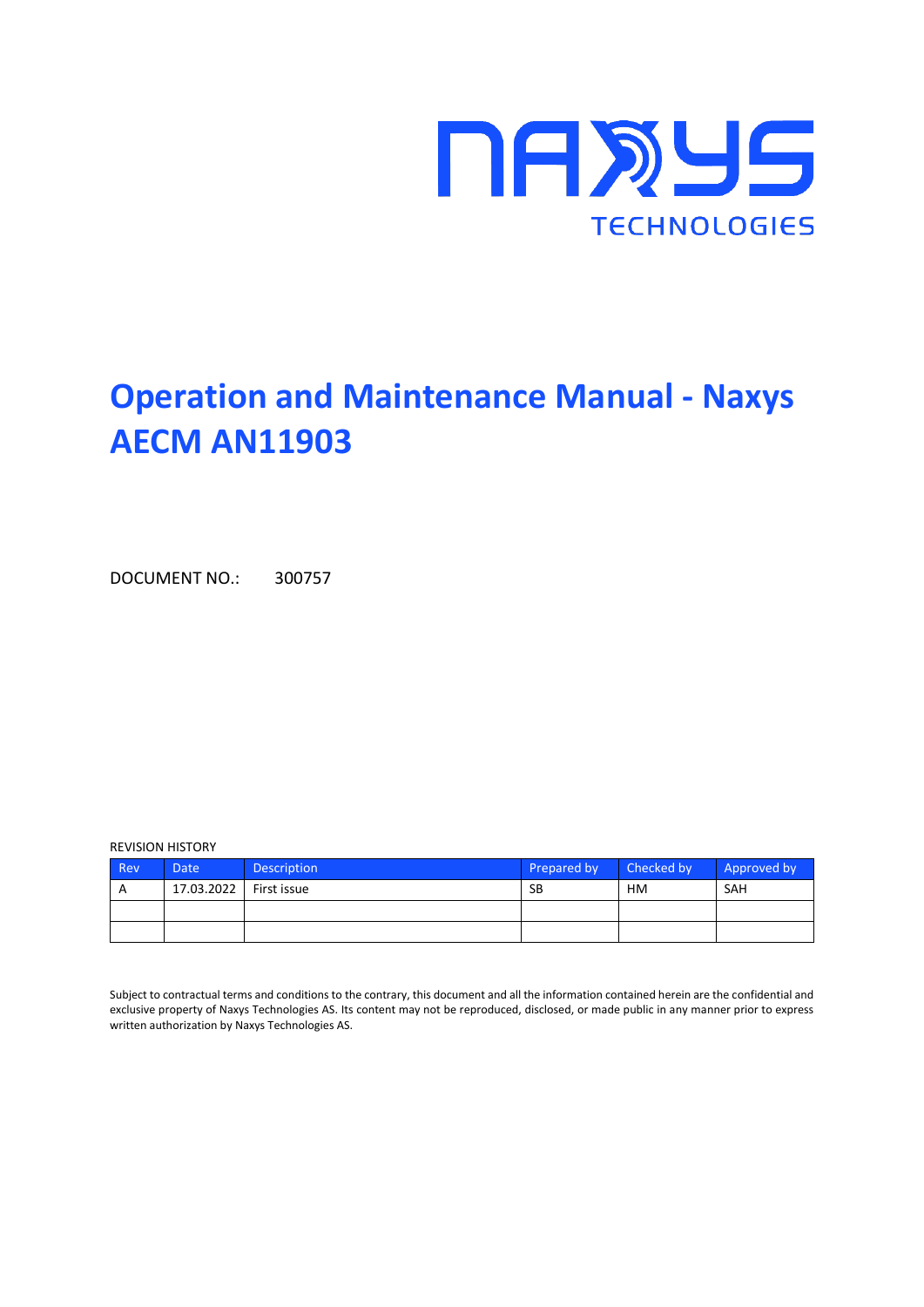

# **CONTENTS**

| 1 |     |       |                                                                                      |  |
|---|-----|-------|--------------------------------------------------------------------------------------|--|
| 2 |     |       |                                                                                      |  |
| 3 |     |       |                                                                                      |  |
|   | 3.1 |       |                                                                                      |  |
| 4 |     |       |                                                                                      |  |
|   | 4.1 |       |                                                                                      |  |
|   |     | 4.1.1 |                                                                                      |  |
|   |     | 4.1.2 |                                                                                      |  |
|   |     | 4.1.3 |                                                                                      |  |
|   |     | 4.1.4 |                                                                                      |  |
|   |     | 4.1.5 | KPI 7, 8 & 9 - Warning registers and Topside processing technical status register 11 |  |
|   | 4.2 |       |                                                                                      |  |
|   |     | 4.2.1 |                                                                                      |  |
|   |     | 4.2.2 |                                                                                      |  |
| 5 |     |       |                                                                                      |  |
|   | 5.1 |       |                                                                                      |  |
|   |     | 5.1.1 |                                                                                      |  |
|   |     | 5.1.2 |                                                                                      |  |
|   |     | 5.1.3 |                                                                                      |  |
|   | 5.2 |       |                                                                                      |  |
| 6 |     |       |                                                                                      |  |
|   | 6.1 |       |                                                                                      |  |
|   | 6.2 |       |                                                                                      |  |
|   | 6.3 |       |                                                                                      |  |
| 7 |     |       |                                                                                      |  |
|   | 7.1 |       |                                                                                      |  |
|   |     | 7.1.1 |                                                                                      |  |
|   |     | 7.1.2 |                                                                                      |  |
|   | 7.2 |       |                                                                                      |  |
|   | 7.3 |       | Maintenance plan and Maintenance operations - Naxys Leak Detection Topside System 19 |  |
| 8 |     |       |                                                                                      |  |
|   | 8.1 |       |                                                                                      |  |
|   | 8.2 |       |                                                                                      |  |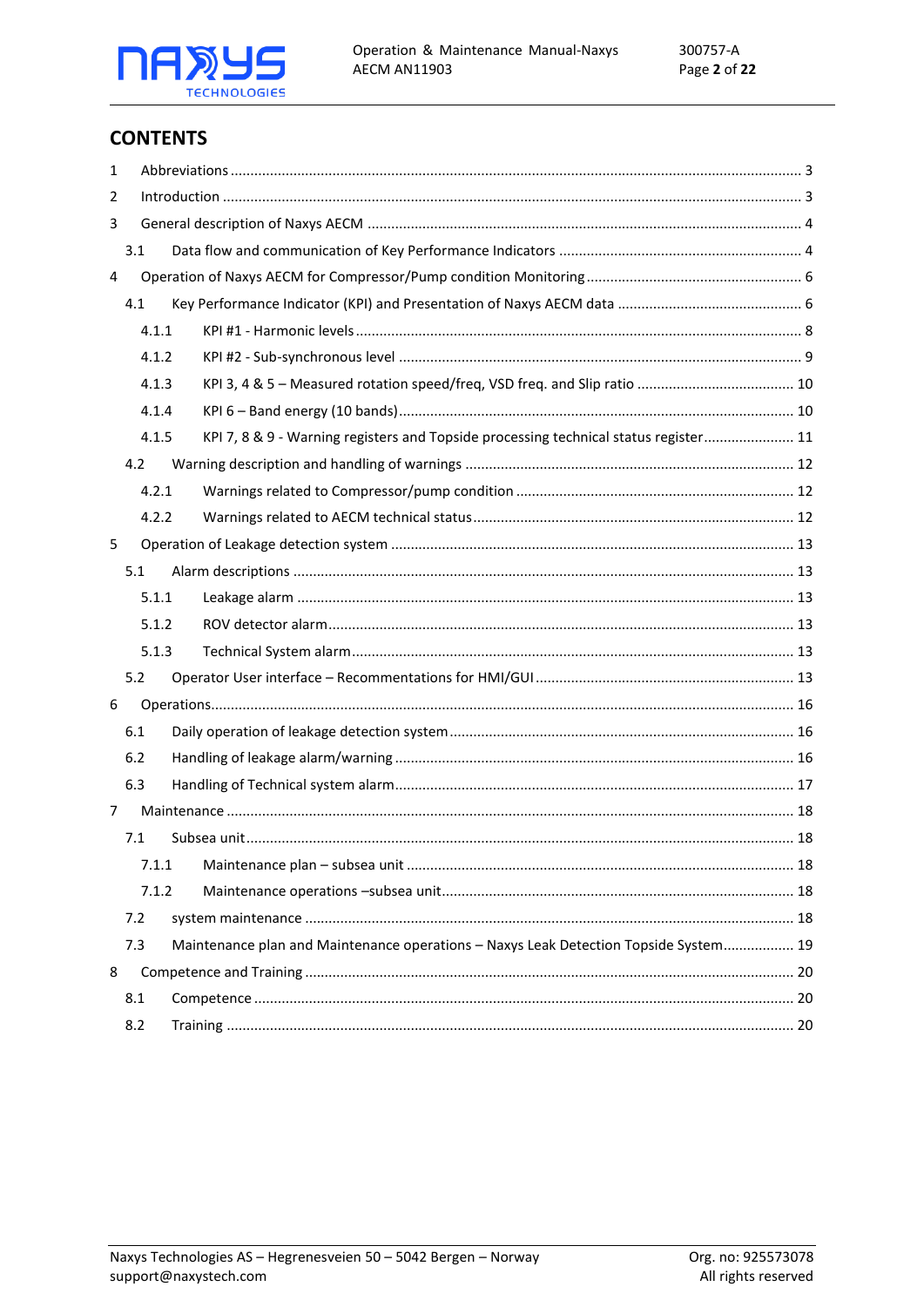

# <span id="page-2-0"></span>**1 ABBREVIATIONS**

| AECM        | <b>Acoustic Electric Condition Monitoring</b>    |
|-------------|--------------------------------------------------|
| AN          | Article Number                                   |
| <b>DCS</b>  | Distributed Control System                       |
| <b>DNV</b>  | Det Norske Veritas                               |
| <b>EPC</b>  | <b>Engineering Procurement Construction</b>      |
| GUI         | Graphical User Interface                         |
| HMI         | Human Machine Interface                          |
| <b>ISD</b>  | Intelligent Subsea Device                        |
| KPI         | Key Performance Indicator                        |
| <b>OPC</b>  | <b>Open Platform Communications</b>              |
| OS          | <b>Operating System</b>                          |
| <b>RP</b>   | <b>Recommended Practice</b>                      |
| SAS         | <b>Safety Automation System</b>                  |
| <b>SCM</b>  | Subsea Control Module                            |
| <b>SIIS</b> | Subsea Instrumentation Interface Standardization |
| <b>SW</b>   | Software                                         |
| <b>UEP</b>  | Underwater Electric Potential                    |
| VSD         | Variable Speed Drive                             |
| <b>TCP</b>  | <b>Transmission Control Protocol</b>             |

# <span id="page-2-1"></span>**2 INTRODUCTION**

This document describes operation and maintenance for Naxys Acoustic Electric Condition Monitoring system (Naxys AECM) for monitoring Subsea Boosting Systems (pumps and compressors) including wide area leak detection for the Boostingstation. This document is structured as follows:

- Section [3](#page-3-0) [General description of Naxys AECM](#page-3-0)
	- o Introduction to Naxys AECM system
	- o Overview of data flow, software and HMI
- Section [4](#page-5-0) [Operation of Naxys AECM for Compressor/Pump](#page-5-0) condition Monitoring
	- o Description of Key Performance Indicators data
	- o Daily operation and handling of warnings
- Section [5](#page-13-0) [Operation of Leakage detection system](#page-13-0)
	- o Description of warning/alarms
	- o Daily operation and handling of warnings/alarms
- Section [7](#page-18-0) [Maintenance](#page-18-0)
	- o Maintenance of subsea sensor
	- o System maintenance
- Section [8](#page-20-0) [Competence and Training](#page-20-0)
	- o Competence level for relevant personnel categories and training required for personnel involved with operation of Naxys AECM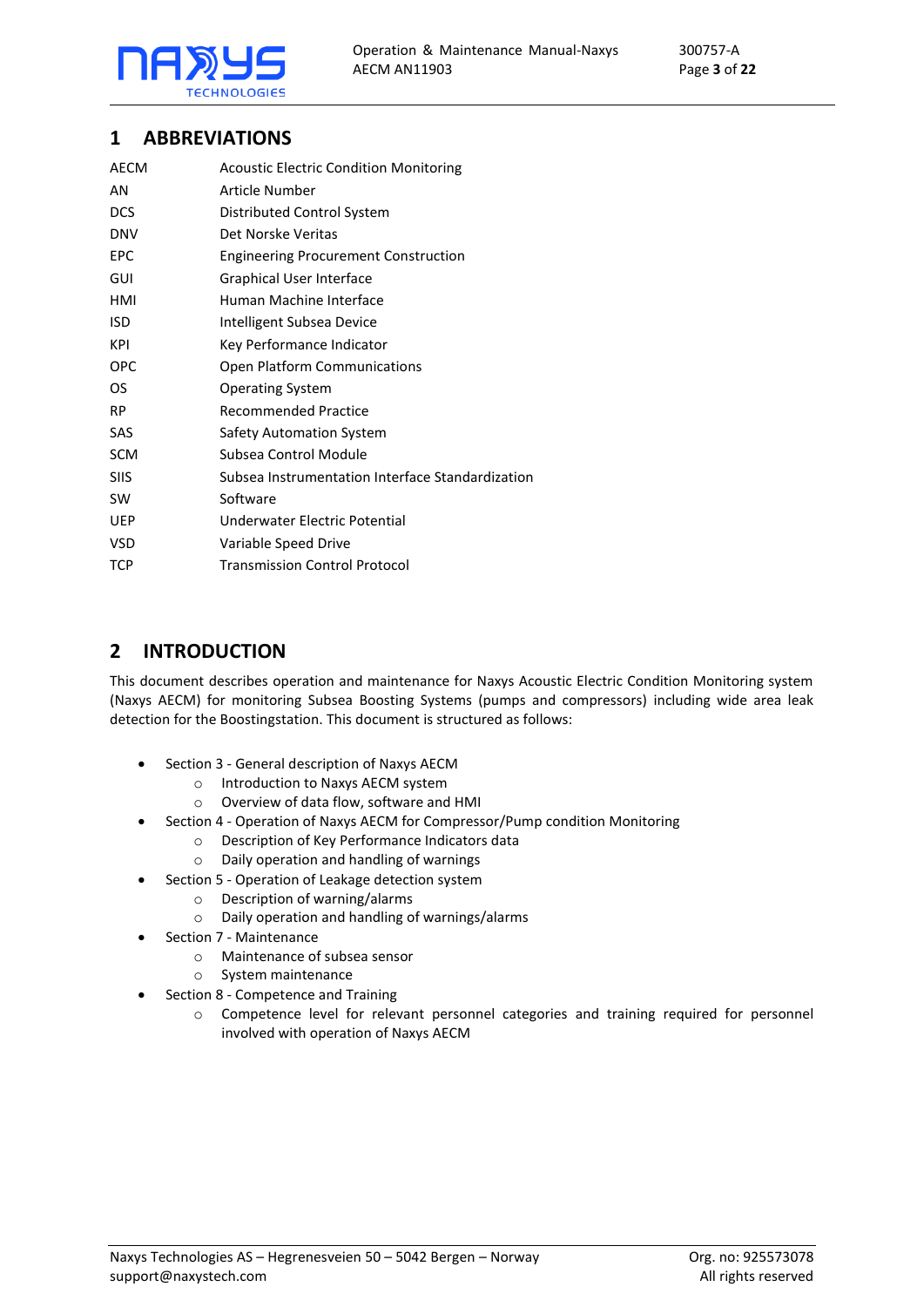

# <span id="page-3-0"></span>**3 GENERAL DESCRIPTION OF NAXYS AECM**

Subsea rotating machinery radiates electric and acoustic fields generated by electric supply and mechanical motion. These fields provide valuable information about the condition of the subsea rotating machinery.



**Figure 1: Naxys Acoustic Electric Condition Monitoring system (AECM) for monitoring of subsea rotating machinery (compressors and pumps)**

Naxys AECM is a non-intrusive subsea instrument for leakage detection and condition monitoring of subsea rotating machinery (subsea compressors and pumps). The AECM utilizes acoustic sensors and underwater electric potential (UEP) sensors for measuring electric and acoustic stray fields emitted by the subsea rotating machinery. The acoustic and electric signals received by the sensors are digitized and transmitted to a topside unit for processing and analytics. The topside processing unit has interface to the topside control system and presents Key Performance Indicators (KPIs). The KPIs provide valuable information about the condition of the subsea rotating machinery, and unwanted conditions are detected and automatically reported to the Operator. The AEMC data further guides the Operator to take necessary measures for optimizing compressor operation and minimizing non-productive time.

In addition, the AECM system is used for subsea leak detection by utilizing the acoustic sensors (hydrophones) for detection of acoustic energy emitted by subsea leaks ).

## <span id="page-3-1"></span>**3.1 DATA FLOW AND COMMUNICATION OF KEY PERFORMANCE INDICATORS**

The communication interfaces are based on SIIS Level 3 Data aware connection. FTypical communication interfaces are illustrated in [Figure 2.](#page-4-0)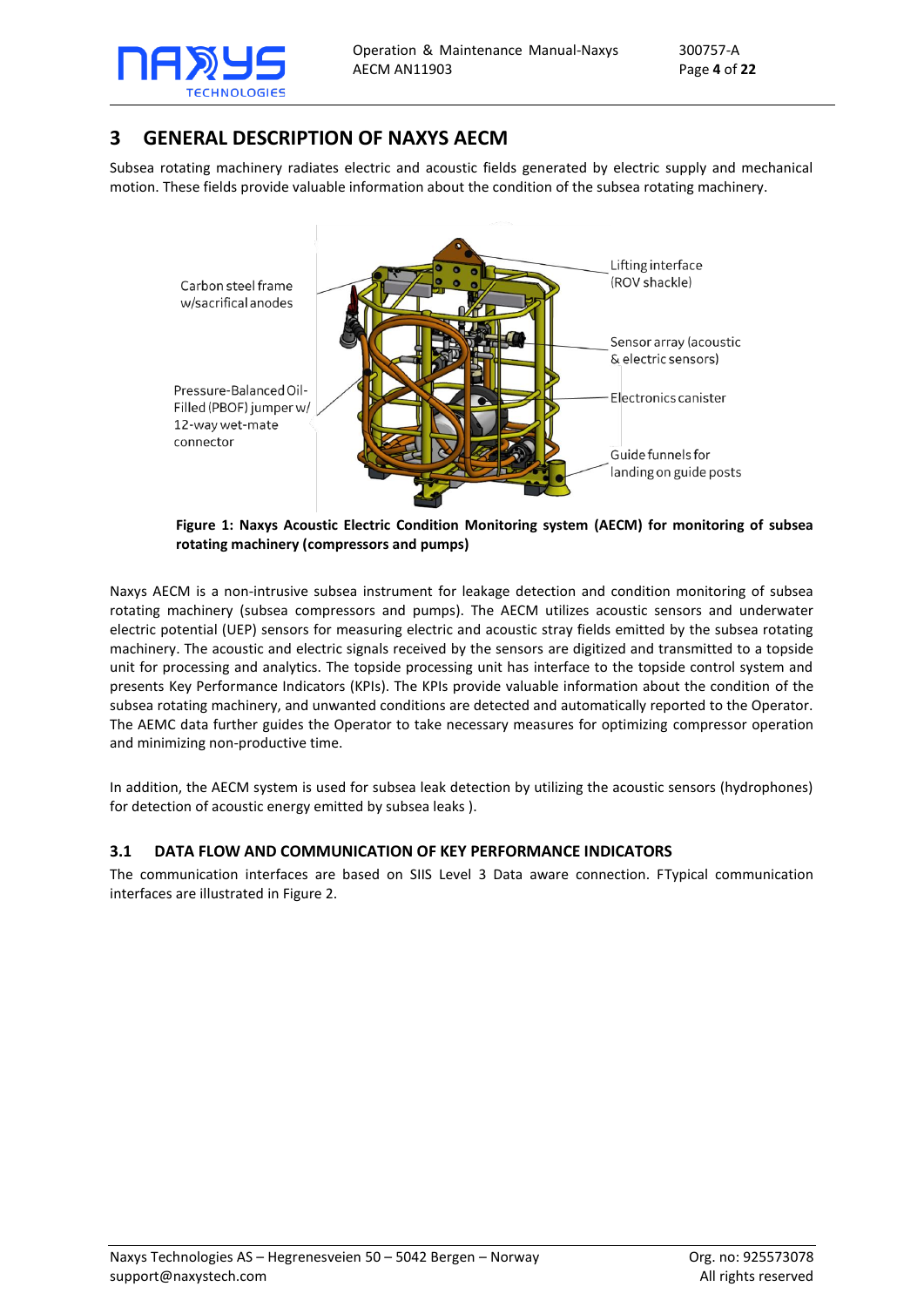



**Figure 2: Data communication – Naxys AECM and AECM server**

<span id="page-4-0"></span>Key performance indicators are made available to EPC and Operator. See section [4.1](#page-5-1) for description of KPI and user levels.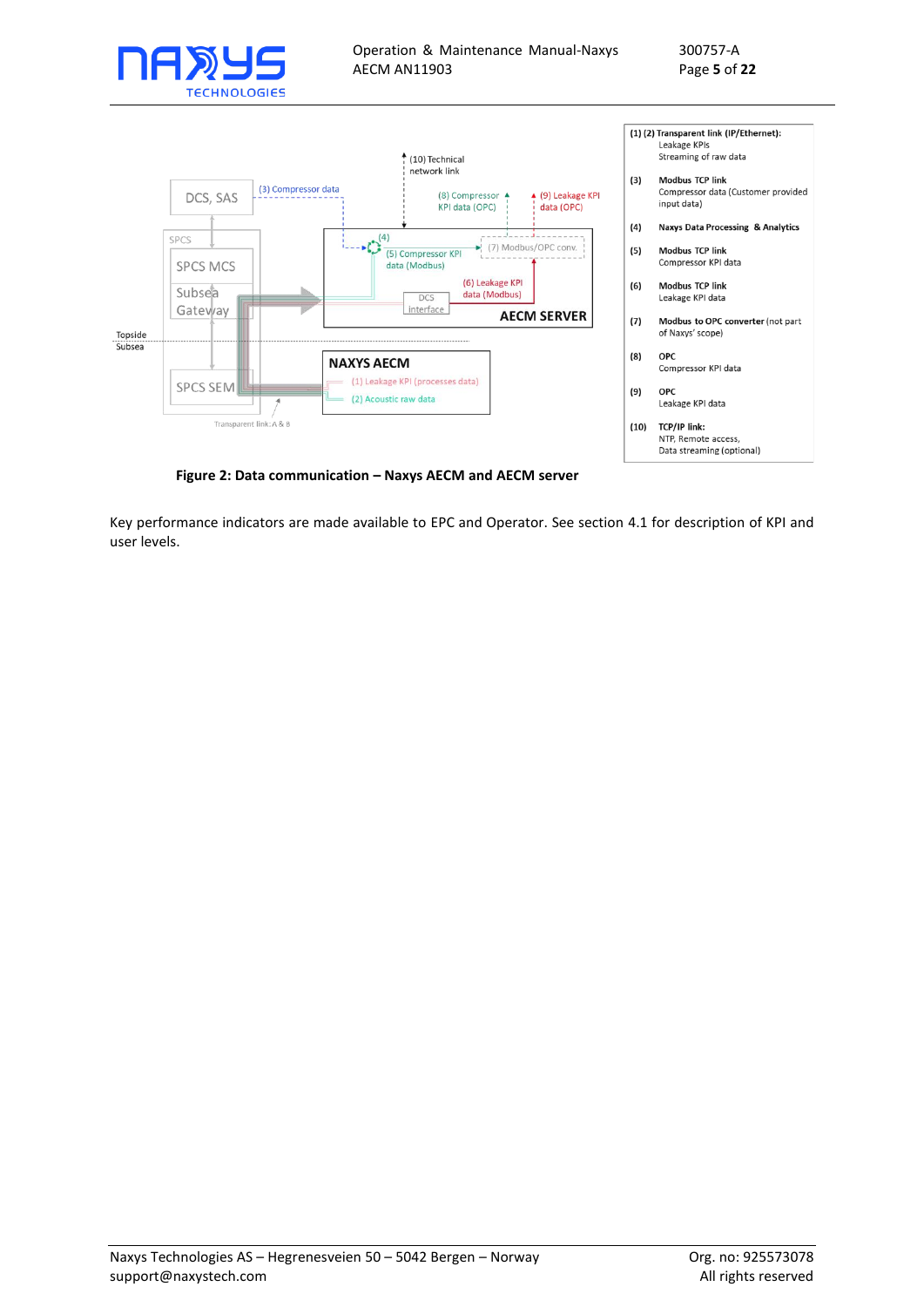# <span id="page-5-0"></span>**4 OPERATION OF NAXYS AECM FOR COMPRESSOR/PUMP CONDITION MONITORING**

## <span id="page-5-1"></span>**4.1 KEY PERFORMANCE INDICATOR (KPI) AND PRESENTATION OF NAXYS AECM DATA**

Naxys AECM system produces KPI data that is made available to the operator through the connection to the topside control system and the Operator's Technical network (se[e Figure 2\)](#page-4-0). The KPI data includes information about the compressor/pumps's condition and technical status for the AECM system, and the data shall be presented to the different users involved in operation of the compressor/pump. This manual considers the following user levels:

- 1. **Control room user (Level 1, Basic user):** User information is limited to warnings only.
- 2. **Technical operations user (Level 2, Trained user):** User is defined as onshore technical support involved in daily operation of the compressor/pumps. User has access to KPI data presented in Operator/EPC's Condition Monitoring System or Naxys AECM topside software. See section [8](#page-20-0) for competence and training.
- 3. **Technical Expert users (Level 3, Expert user):** User is defined as Operator's expert users and Vendor's expert support. User has access to KPI data and raw data for in-depth analysis, support, and long-term trending. See section [8](#page-20-0) for competence and training.

A description of KPI data is presented in [Table 1](#page-5-2) below together with recommended user level. Detailed description of the KPIs and recommendation for HMI/GUI implementation is presented in section [4.1.1](#page-7-0) to [4.1.5.](#page-11-0) For details about data registers, please see ref. **Error! Reference source not found.**.

<span id="page-5-2"></span>

|                |                 |                                                                                                                                                                                                                                                                                                                                                                                                                                                                                                                                                                                                                                                                                                                                    | <b>User level</b>      |                                      |                       |
|----------------|-----------------|------------------------------------------------------------------------------------------------------------------------------------------------------------------------------------------------------------------------------------------------------------------------------------------------------------------------------------------------------------------------------------------------------------------------------------------------------------------------------------------------------------------------------------------------------------------------------------------------------------------------------------------------------------------------------------------------------------------------------------|------------------------|--------------------------------------|-----------------------|
| <b>KPI#</b>    | <b>Title</b>    | <b>Data description</b>                                                                                                                                                                                                                                                                                                                                                                                                                                                                                                                                                                                                                                                                                                            | <b>Control</b><br>room | <b>Technical</b><br><b>Operation</b> | <b>Expert</b><br>(L3) |
|                |                 |                                                                                                                                                                                                                                                                                                                                                                                                                                                                                                                                                                                                                                                                                                                                    | (L1)                   | (L2)                                 |                       |
| $\mathbf{1}$   | Harmonic levels | Acoustic<br>compressor/pump<br>signature<br>represented by 1-40 <sup>th</sup> harmonic values<br>(commonly referenced as 1x, 2x, 3x, etc.).<br>AECM monitors the harmonic signature,<br>builds statistics for the measured speed<br>envelope and sets a threshold for normal<br>behaviour. The harmonic signature is<br>directly related to the<br>mechanical<br>behaviour of the compressor/pump, and a<br>change of the acoustic signature outside<br>normal threshold levels, indicates a change<br>of the mechanical behaviour. For instance,<br>special attention is made to 1x (1st<br>harmonic) which is an indicator of<br>imbalance. Note that the 1x is also the<br>fundamental compressor/pump rotational<br>frequency. |                        | X                                    | X                     |
| $\overline{2}$ | Sub-sync level  | The energy in a configurable band below<br>1x. Typically $0.47-0.53$ x, where x is the<br>shaft frequency.<br>Sub-synchronous vibrations<br>occur<br>at -<br>frequency less than the<br>rotational<br>frequency. Monitoring of energy at approx.<br>0.5x of the fundamental<br>rotational<br>frequency identifies and gives an early                                                                                                                                                                                                                                                                                                                                                                                               |                        | $\mathbf x$                          | $\mathbf x$           |

## **Table 1: Description of compressor/pump monitoring Key Performance Indicators (KPI)**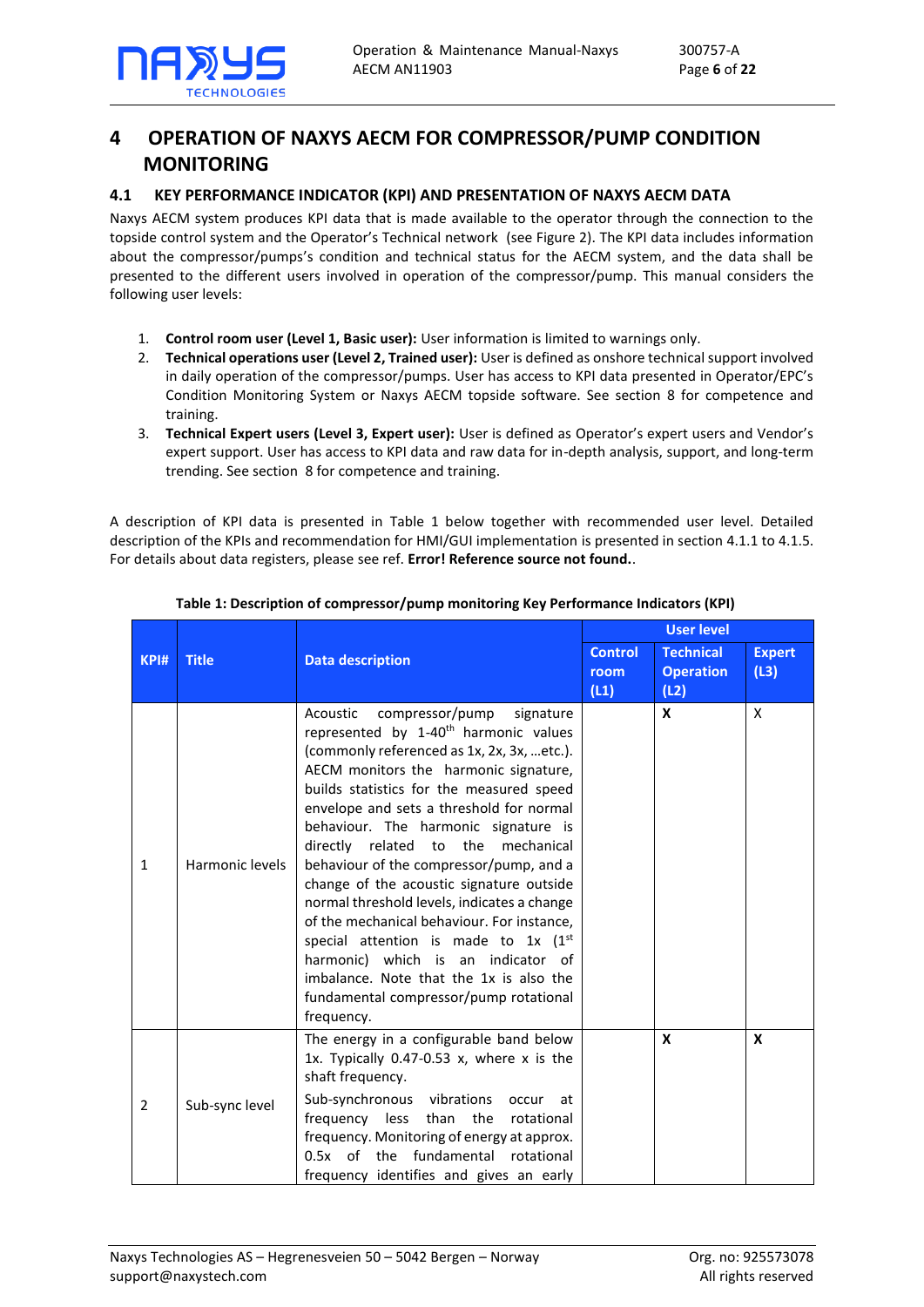

300757-A Page **7** of **22**

|                |                                                       |                                                                                                                                                                                                                                                                                                                                                                                                                                                                                                                                                                                    |                                | <b>User level</b>                            |                       |
|----------------|-------------------------------------------------------|------------------------------------------------------------------------------------------------------------------------------------------------------------------------------------------------------------------------------------------------------------------------------------------------------------------------------------------------------------------------------------------------------------------------------------------------------------------------------------------------------------------------------------------------------------------------------------|--------------------------------|----------------------------------------------|-----------------------|
| <b>KPI#</b>    | <b>Title</b>                                          | <b>Data description</b>                                                                                                                                                                                                                                                                                                                                                                                                                                                                                                                                                            | <b>Control</b><br>room<br>(L1) | <b>Technical</b><br><b>Operation</b><br>(L2) | <b>Expert</b><br>(L3) |
|                |                                                       | warning of instabilities caused by fluid<br>dynamic pressure around the rotor (e.g. oil<br>whirl causing sub-sync. vibrations).                                                                                                                                                                                                                                                                                                                                                                                                                                                    |                                |                                              |                       |
| 3              | <b>Measured RPM</b>                                   | The shaft speed measured from the<br>acoustic AECM data.                                                                                                                                                                                                                                                                                                                                                                                                                                                                                                                           |                                | X                                            | X                     |
| 4              | Measured VSD<br>freq.                                 | The VSD frequency measured from the<br>electric AECM data.                                                                                                                                                                                                                                                                                                                                                                                                                                                                                                                         |                                | X                                            | X                     |
| 5              | Slip ratio                                            | The slip ratio calculated as the difference<br>between measured VSD and shaft speed.<br>Slip ratio indicates the compressor/pump<br>load.                                                                                                                                                                                                                                                                                                                                                                                                                                          |                                | X                                            | X                     |
| 6              | <b>Band energy</b><br>$(10 \text{ bands})$            | Acoustic energy in 10 different frequency<br>bands.                                                                                                                                                                                                                                                                                                                                                                                                                                                                                                                                |                                | X                                            | X                     |
| $\overline{7}$ | <b>KPI warning</b><br>reg.1                           | Overall warning: Warning is issued if any<br>of the 1-4 below is set.<br>Harmonic warning: A warning is issued if<br>any of the harmonic registers are above<br>the configured threshold, i.e. outside of<br>normal operational limits.<br>Sub-sync warning: A warning is issued if<br>the sub-sync. level is above the configured<br>threshold.<br>Slip ratio warning: A warning is issued if<br>the slip ratio is above the configured<br>threshold.<br>Band energy warning: A warning is issued<br>if any of the 10 bands' acoustic energy is<br>above the configured threshold | X                              | X                                            | X                     |
| 8              | <b>KPI warning</b><br>reg.2                           | Spare register for future functionality.                                                                                                                                                                                                                                                                                                                                                                                                                                                                                                                                           |                                | X                                            | X                     |
| 9              | Topside<br>processing<br>technical status<br>register | Technical status for the topside<br>processing.<br>$\bullet$ 0 - OK<br>• 1 - Communication fault internal<br><b>DSP</b><br>2 - Memory fault<br>4 - Sensor fault<br>8 - Ring buffer fault<br>• 16 - Communication fault internal<br><b>FPGA</b><br>32 - ADC fault<br>• 64 - Raw data stopped due to flash<br>programming<br>128 - Receiving data fault<br>• 256 - Watchdog fault                                                                                                                                                                                                    |                                | X                                            | X                     |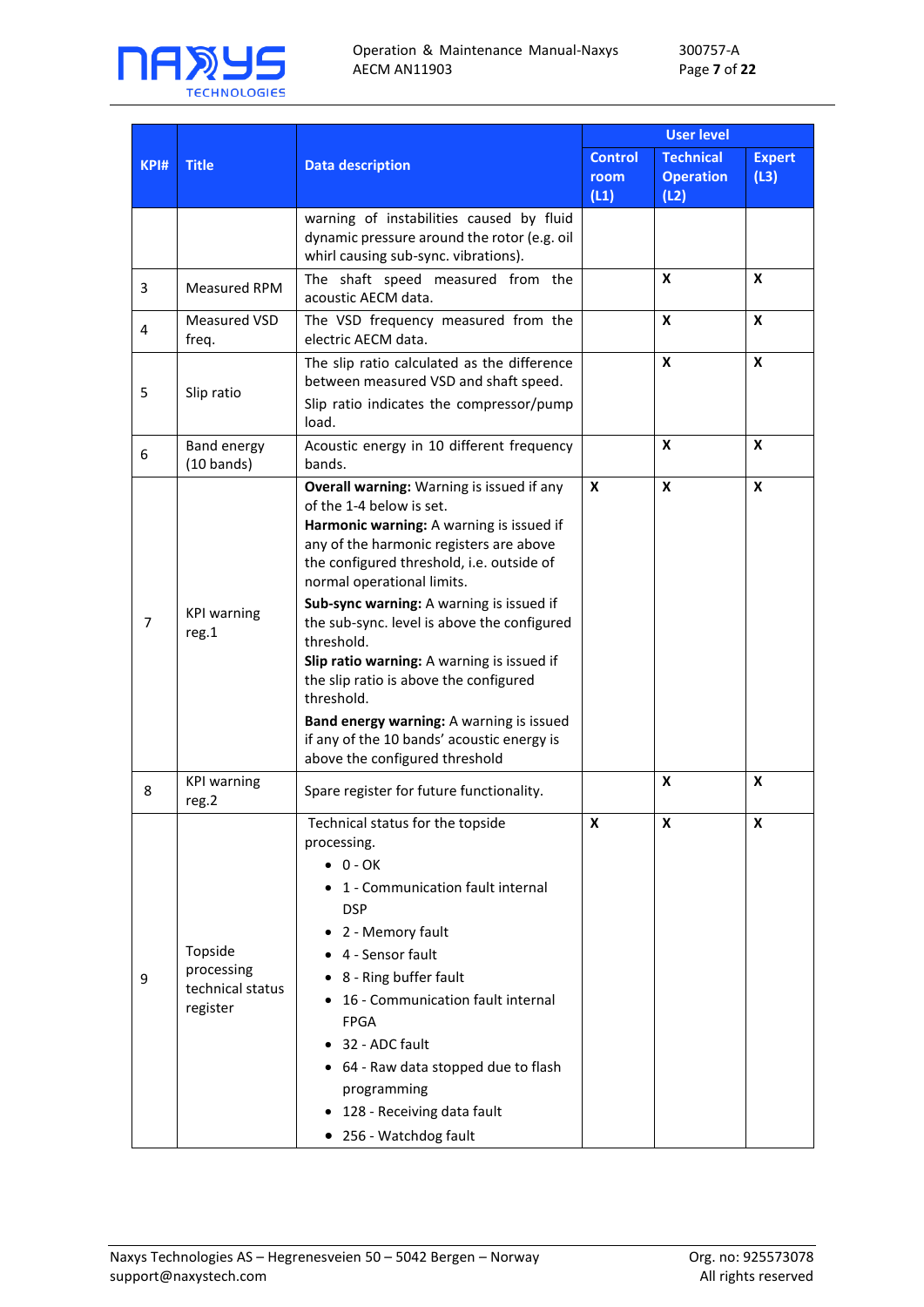

#### <span id="page-7-0"></span>4.1.1 KPI #1 - HARMONIC LEVELS

**Bar plot: This is the most common way of presenting the harmonic levels (1x to 40x). The bar plot is a real-time plot of the compressor/pump's acoustic signature, illustrated i[n](#page-7-1)** 

• [Figure 3.](#page-7-1) Each harmonic is associated with a certain warning threshold, illustrated by the red dotted lines. The harmonic plot is the acoustic signature for a given compressor speed. At a different compressor/pump speed, the acoustic signature and the warning threshold will change (dynamic warning threshold).

<span id="page-7-1"></span>

**Figure 3: Harmonic bar plot.** 

• Trend plot: This shows a specific harmonic value (e.g. 1x) presented as a time series plot and is primarily used for long term trend monitoring.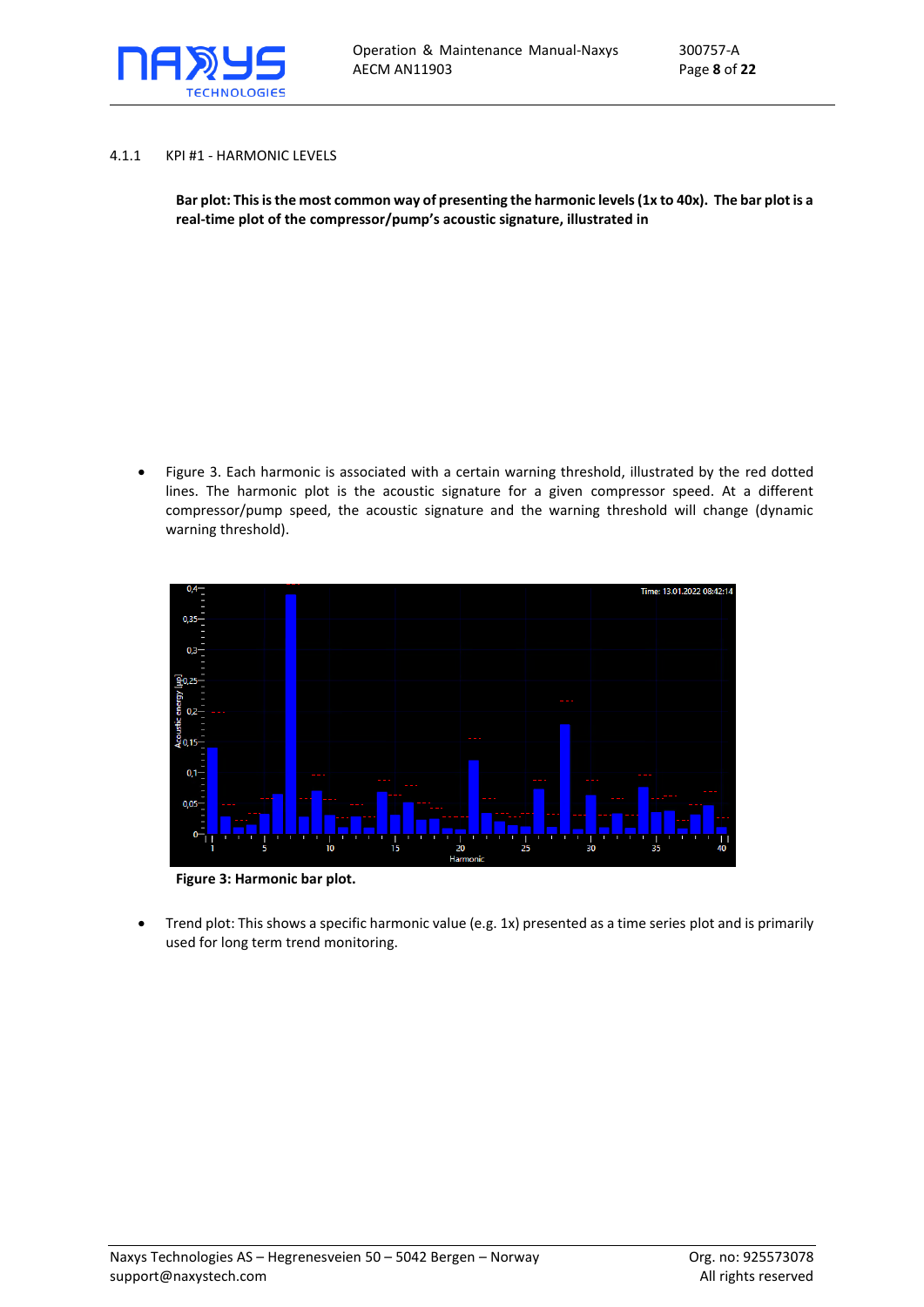



**Figure 4: Illustration of trend plot showing a certain harmonic value (here 1x) trend as a function of time**

• Cross plot: A specific harmonic value is presented as a function of two other parameters (e.g. RPM &slip, etc.). [Figure 5](#page-8-1) illustrates harmonic value (1x) scatter (warmer colour – higher harmonic value) plotted as function of measured compressor speed (RPM) and measured slip.



#### <span id="page-8-1"></span>**Figure 5: Illustration of cross plotting slip (y-axis) and harmonic vibration level (here 1x – warmer colour – higher vibration level) as function of RPM. Envelope for normal slip by dottet red lines.**

For harmonic level warning description, see KPI#7 and handling of warnings described in section [4.2.](#page-12-0)

#### <span id="page-8-0"></span>4.1.2 KPI #2 - SUB-SYNCHRONOUS LEVEL

• Trend plot: This shows the sub-sync. level as a time series plot and is primarily used for long term trend monitoring.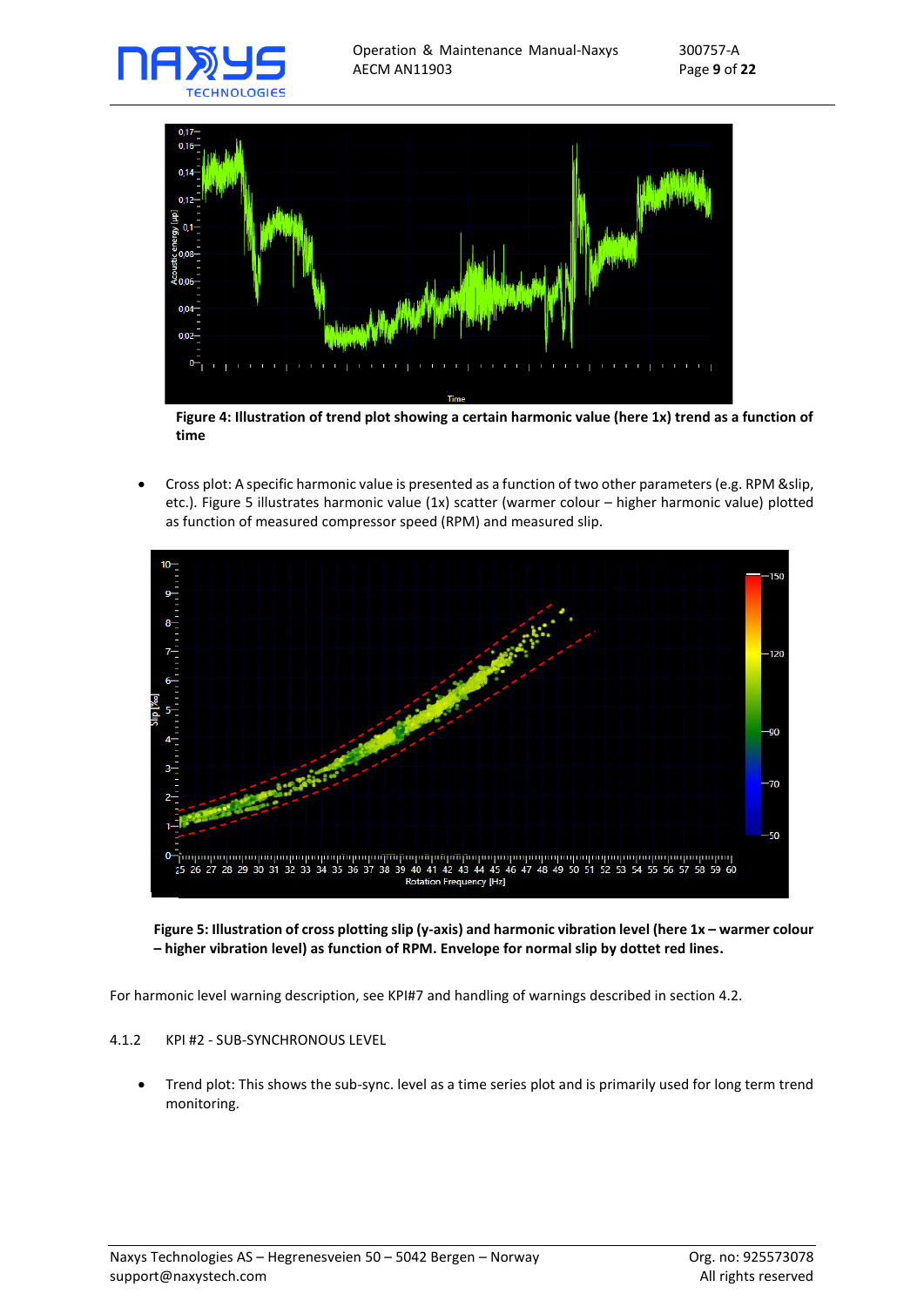



**Figure 6: Illustration of trend plot showing the sub-sync. level as a function of time**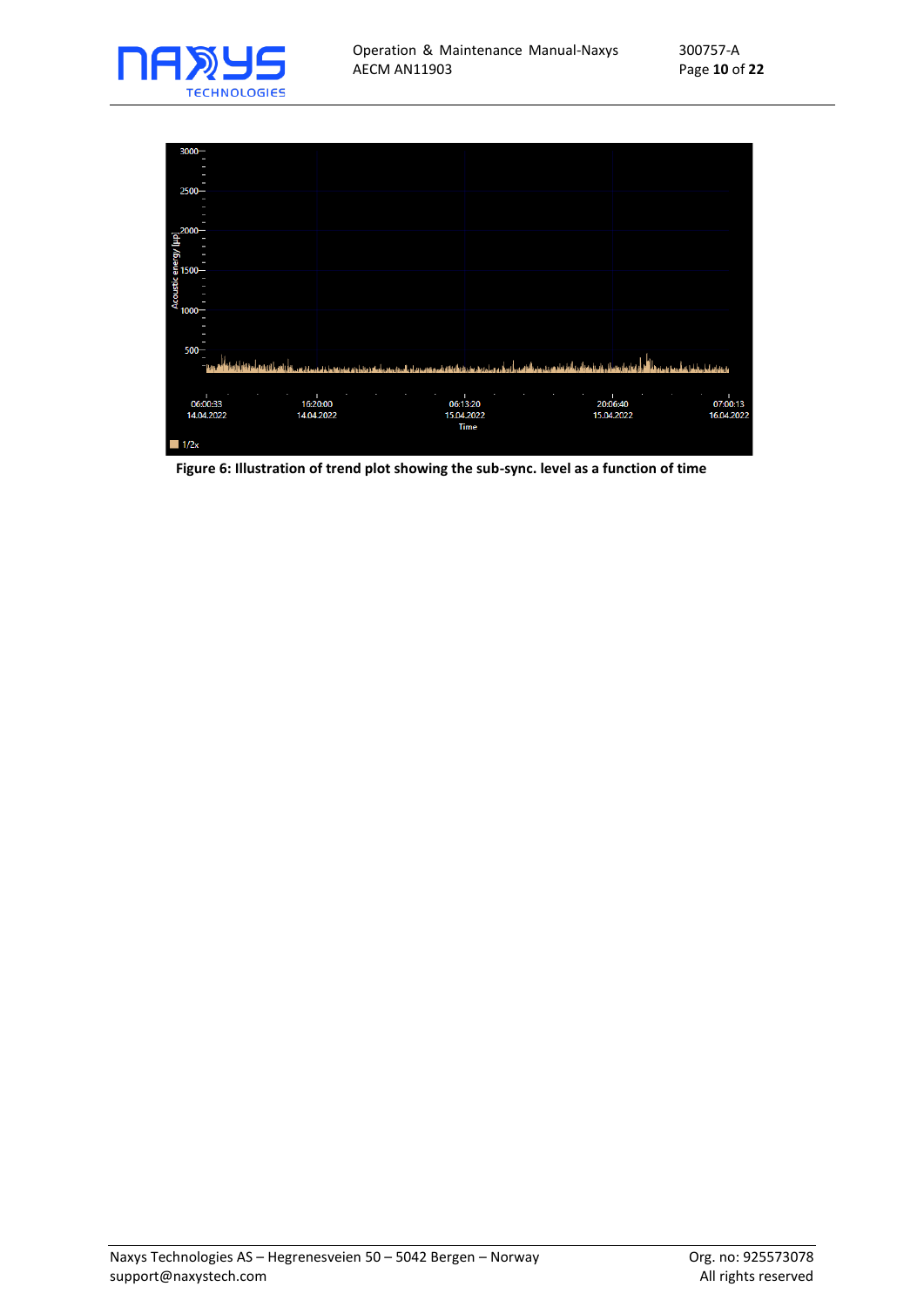

#### <span id="page-10-0"></span>4.1.3 KPI 3, 4 & 5 – MEASURED ROTATION SPEED/FREQ, VSD FREQ. AND SLIP RATIO

Trend plot: This shows the measured speed, measured electric freq. and calculated slip ration as a time series plot, primarily used for long term trend monitoring and comparison [\(Figure 7\)](#page-10-2). Note that the value is the electric supply frequency. To achieve electric supply RPM this value must be multiplied by 60.



**Figure 7: Measured rotation speed/freq., electric frequency and calculated Slip ratio**

<span id="page-10-2"></span>Values should also be shown as real-time instantaneous numerical values [\(Figure 8\)](#page-10-3).



**Figure 8: Measured electric freq. (VSD), rotation speed (Actual) and Slip ratio presented with instantaneous (real-time) values** 

#### <span id="page-10-3"></span><span id="page-10-1"></span>4.1.4 KPI 6 – BAND ENERGY (10 BANDS)

• Trend plot: The band energy is presented as time plot series for long term trend monitoring.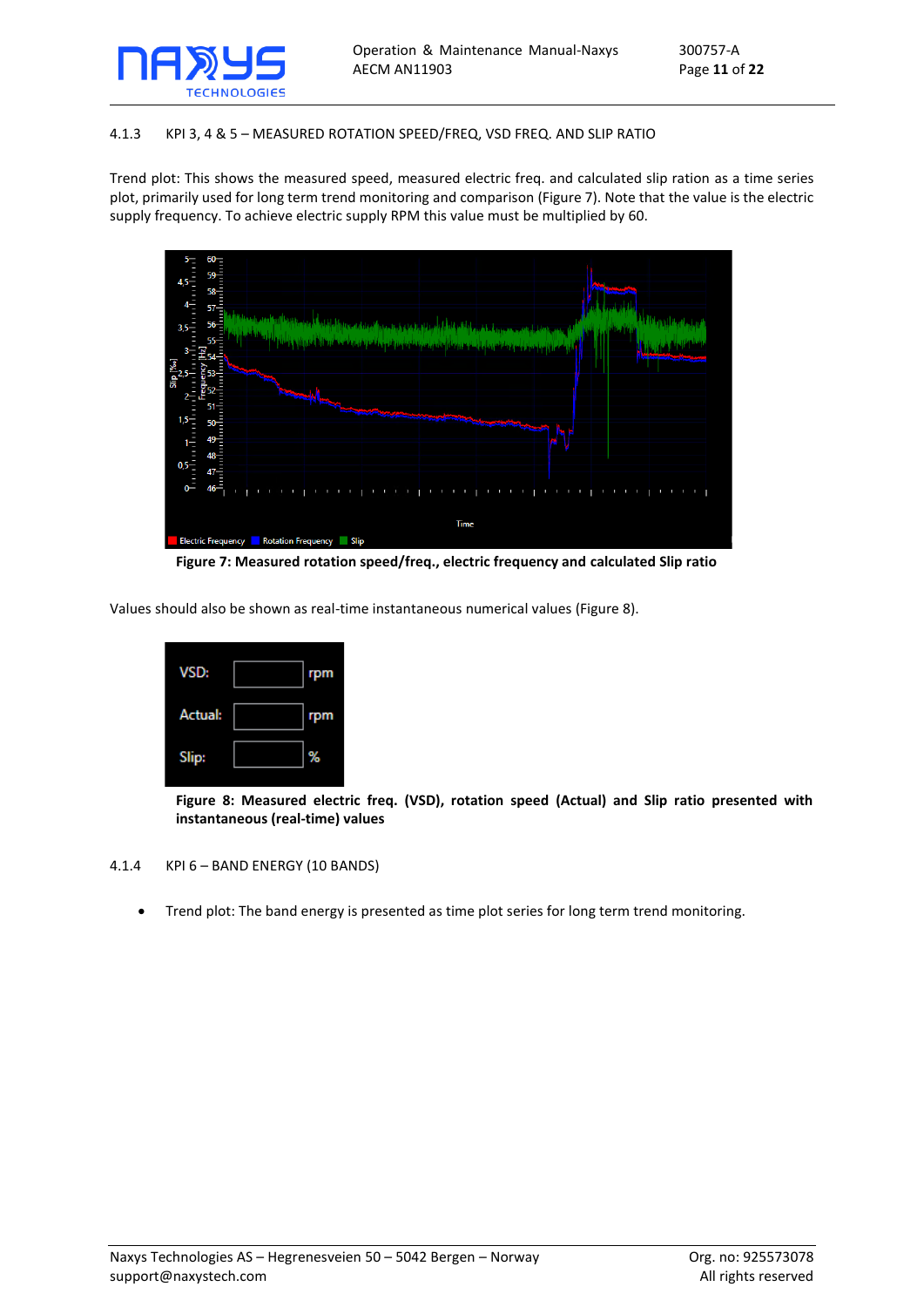



**Figure 9: Illustration of trend plot showing the band energy (for band #***x***, where x is between 1 to 10) as a function of time.** 

#### <span id="page-11-0"></span>4.1.5 KPI 7, 8 & 9 - WARNING REGISTERS AND TOPSIDE PROCESSING TECHNICAL STATUS REGISTER

**Minimum solution: Control room (basic user):** As a minimum, KPI #7 (Overall warning for 'Compressor/pumpcondition') and KPI#9 (Technical status) shall be presented to the control room user. This is recommended implemented as "led indicator" (green/red).



**Figure 10: Recommended display for Control Room Operator (basic user). KPI #7 (Overall warning for 'Compressor/pump condition') and KPI #9 (Technical status, see below)**

**Recommended solution: Control room (basic user), Technical operations (Trained user):** Warning registers in KPI#7 (harmonic, sub-sync., slip ratio, band energy) and KPI#9 (Technical status) shall be presented in the condition monitoring HMI/GUI. These are recommended implemented as "led indicator" (green/red).



**Figure 11: Recommended display for Control room and technical operations KPI #7 (Harmonic warning, Sub-sync. Warning, Slip warning, Band Energy warning)** 

KPI#8 is reserved for future functionality and is currently not applicable.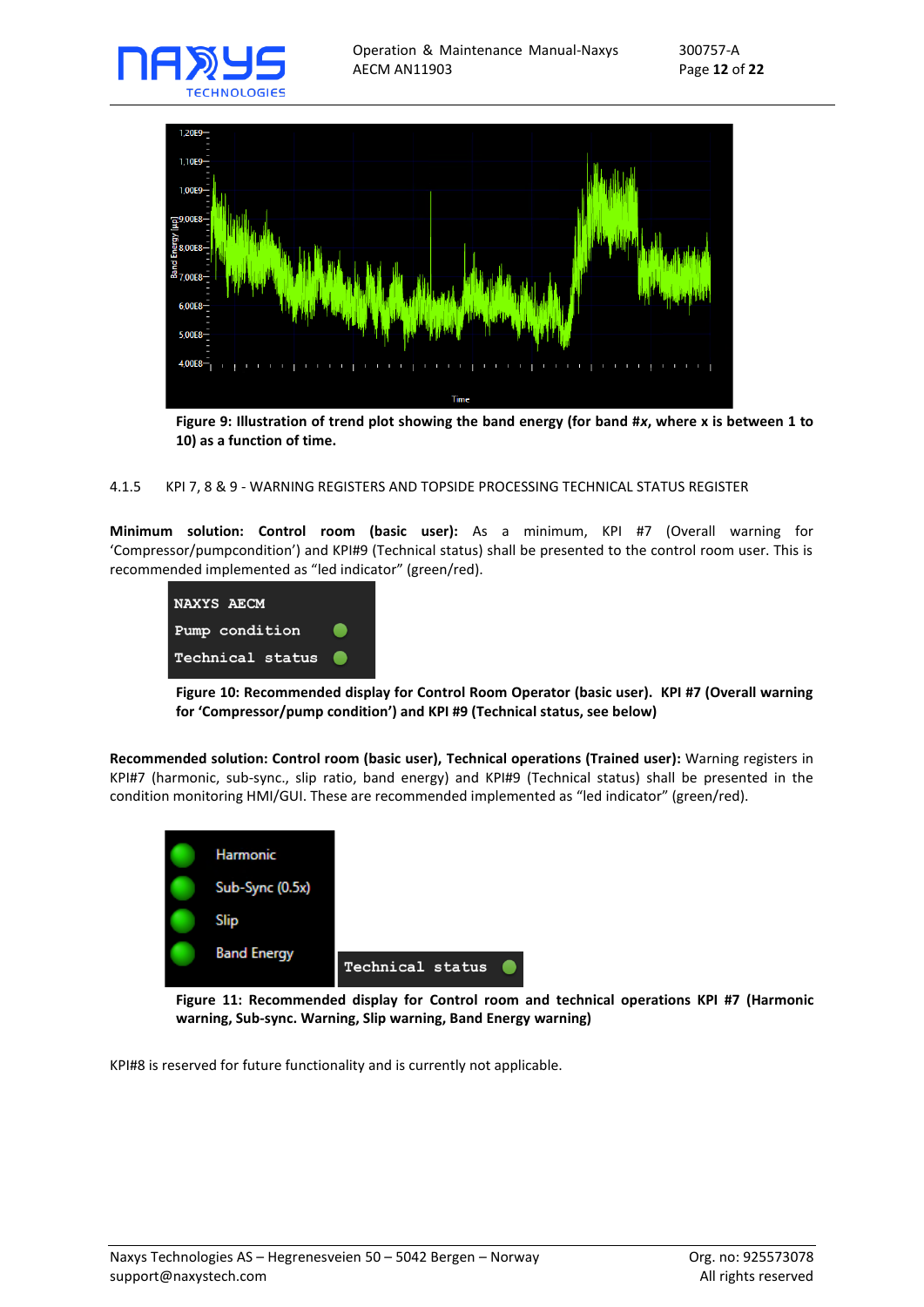

## <span id="page-12-0"></span>**4.2 WARNING DESCRIPTION AND HANDLING OF WARNINGS**

The Operator is encouraged to report to Vendor about warnings issued from the Naxys AECM system. This to ensure that warnings are swiftly handled in collaboration with the Operator to early detect any unwanted compressor/pump conditions and to fix any system upsets.

Warnings produced by the AECM system is represented by KPI #7, KPI #8 and KPI #9 in [Table 1.](#page-5-2)

#### <span id="page-12-1"></span>4.2.1 WARNINGS RELATED TO COMPRESSOR/PUMP CONDITION

KPI #7 is related to the condition of the compressor/pump. If a warning is issued, the control room operator shall report to the supporting functions in the organization (e.g. onshore technical support). The supporting function shall evaluate the cause for the warning and contact Naxys for assistance.

#### <span id="page-12-2"></span>4.2.2 WARNINGS RELATED TO AECM TECHNICAL STATUS

KPI #9 is related to the technical status for the AECM condition monitoring system. If a warning is issued, Naxys shall be contacted for assistance.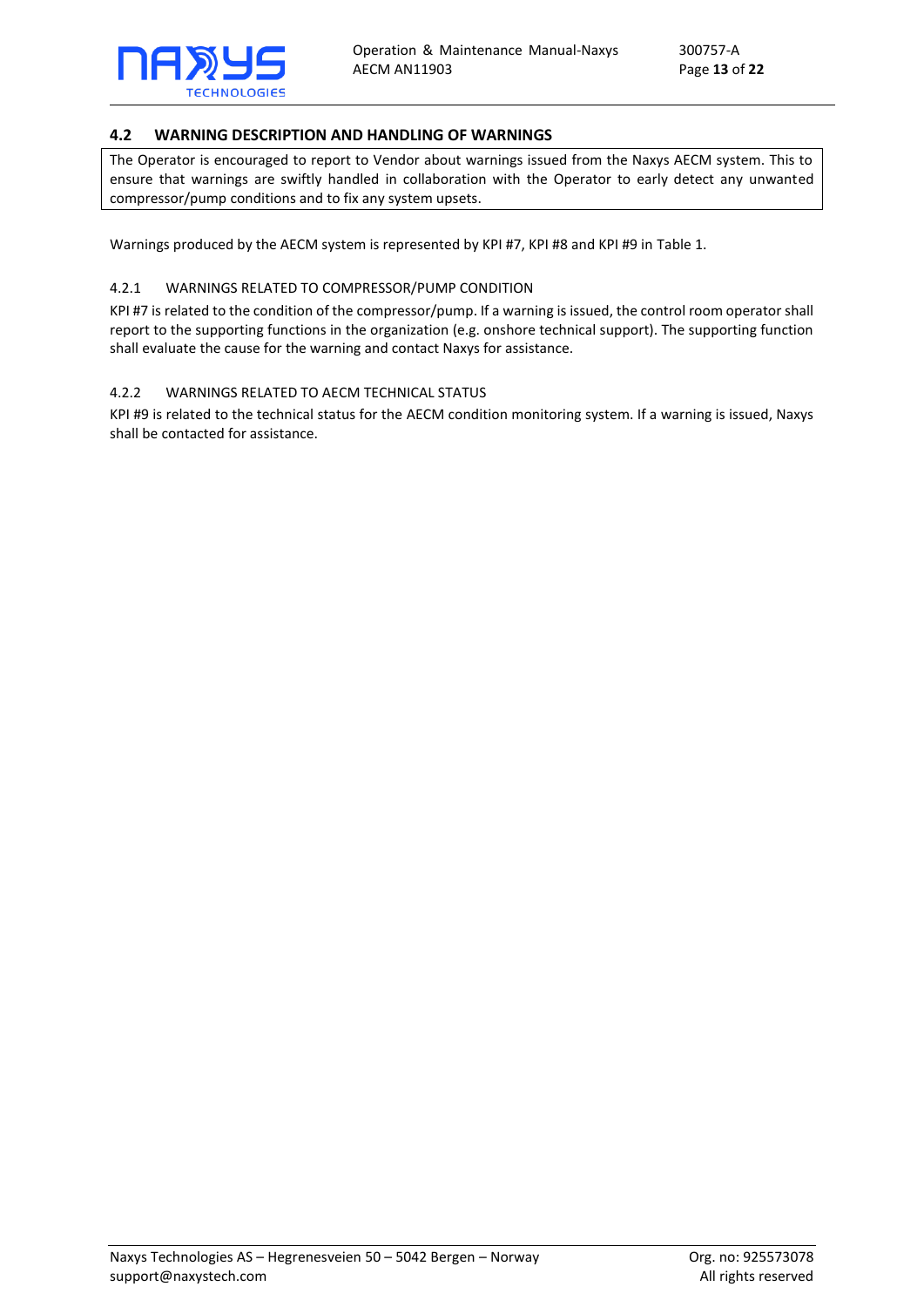

# <span id="page-13-0"></span>**5 OPERATION OF LEAKAGE DETECTION SYSTEM**

## <span id="page-13-1"></span>**5.1 ALARM DESCRIPTIONS**

## <span id="page-13-2"></span>5.1.1 LEAKAGE ALARM

The system will trigger a leakage warning/alarm if the detected acoustic signature satisfies several predefined parameter settings such as:

- Magnitude: Acoustic emissions are above a given threshold
- Frequency content: Acoustic emissions from a leakage is recognized with a certain frequency signature
- Stationary source: Acoustic emissions are stationary (i.e. not moving)
- Persistent source: Acoustic emissions are persistent for a certain time

The alarm together with indication of leakage location is presented in one of the many AECM status registers, which is available for DCS for upload to the control room and display. It is recommended that leakage alarms are given high priority in DCS. Recommendations for integration and visualization of Naxys AECM data in Operator Control Room (HMI) is described in sectio[n 5.2.](#page-13-5) Recommended actions for alarm handling are described in section [6.2.](#page-16-2) 

## <span id="page-13-3"></span>5.1.2 ROV DETECTOR ALARM

ROV activity is a potential source for false alarm. Naxys AECM has implemented detection of ROV to inform the Operator that an ROV is detected and that handling of potential leakage warning/alarms should take this into account (see section [6.2](#page-16-2) for handling of alarms)

## <span id="page-13-4"></span>5.1.3 TECHNICAL SYSTEM ALARM

The Naxys AECM acoustic leak detector runs continuous self-diagnostics and system status is made available to the Operator through DCS using the Naxys AECM internal registers, for instance:

- Sensor failure
- Communication error
- Processing error
- etc.

Depending on the Operator's operating philosophy, system alarms can be given lower priority than leakage alarm. In case of system alarm the Operator is recommended to act per section [6.3.](#page-17-0)

## <span id="page-13-5"></span>**5.2 OPERATOR USER INTERFACE – RECOMMENTATIONS FOR HMI/GUI**

Operational parameters, status and configurations are stored in the Naxys AECM registers which are available for readout from the DCS. The following data is deemed the most relevant registers to read and display by the user: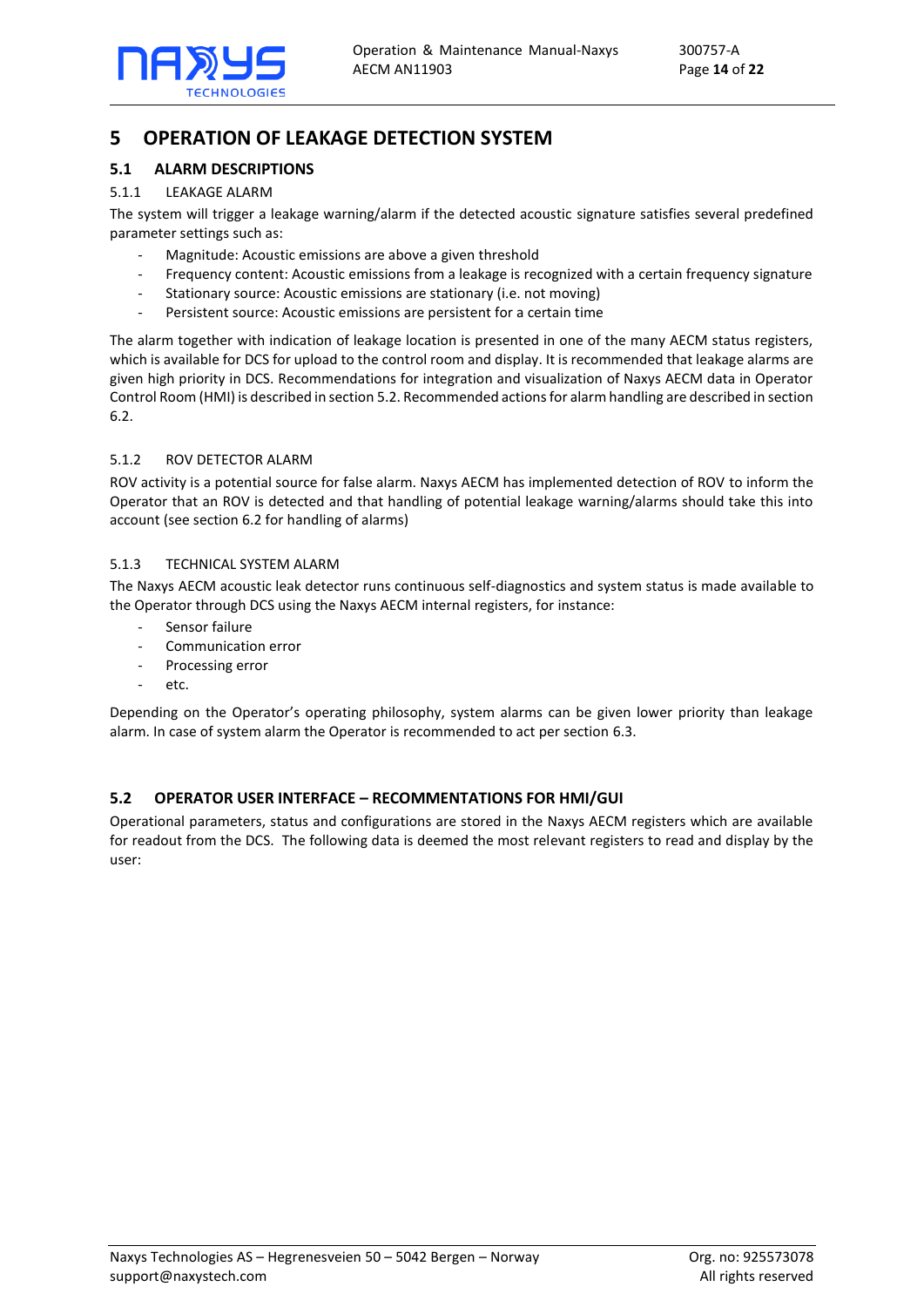

| Data name               | <b>Data description</b>                                         | <b>HMI/GUI implementation</b>                                                                                                                                                                                                                                                                                                                                                                                                                                                   |
|-------------------------|-----------------------------------------------------------------|---------------------------------------------------------------------------------------------------------------------------------------------------------------------------------------------------------------------------------------------------------------------------------------------------------------------------------------------------------------------------------------------------------------------------------------------------------------------------------|
| Leakage Alarm           | Bitwise 16-bit register. Bit 0 =                                | Leakage status using sector indication:                                                                                                                                                                                                                                                                                                                                                                                                                                         |
|                         | sector 0 Bit 15 = Sector 15                                     | It is recommended to implement a sector diagram<br>for displaying leakage status. The sector diagram<br>should preferably overlay the subsea installation<br>for easy identification of possible leakage locations.<br>(illustrated in Figure 12).<br>Sector 1-15 are highlighted with colors white (no<br>leakage), orange (warning) or red (alarm) based on<br>leakage warning and alarm register bit 1 to bit 15.<br>Each sector indicates direction towards the<br>leakage. |
|                         |                                                                 | Sector 0 indicates that leakage is detected but no<br>direction can be given. This sector is highlighted<br>using white (no leakage), orange (warning) or red<br>(alarm) based on warning and alarm register bit 0.                                                                                                                                                                                                                                                             |
| Leakage Warning         | Bitwise 16-bit register. Bit 0 =<br>sector 0 Bit 15 = Sector 15 |                                                                                                                                                                                                                                                                                                                                                                                                                                                                                 |
| ROV detector            | $0 \rightarrow$ No ROV present                                  | No ROV = Green light indicator                                                                                                                                                                                                                                                                                                                                                                                                                                                  |
|                         | $1 \rightarrow$ ROV present                                     | ROV detected = Red light indicator                                                                                                                                                                                                                                                                                                                                                                                                                                              |
| <b>Technical status</b> | $= 0 \rightarrow OK$                                            | System OK = Green light indicator                                                                                                                                                                                                                                                                                                                                                                                                                                               |
|                         | $> 0 \rightarrow$ Fault                                         | System fault = Red light indicator                                                                                                                                                                                                                                                                                                                                                                                                                                              |
|                         | Options (detailed alarm/warning information)                    |                                                                                                                                                                                                                                                                                                                                                                                                                                                                                 |
| Elevation (Phi)         | Angle in vertical plan towards<br>leakage                       | Detailed alarm/warning information recommended<br>to be displayed as values. Angle information                                                                                                                                                                                                                                                                                                                                                                                  |
| Azimuth (Theta)         | Angle in horizontal plan<br>towards leakage                     | (azimuth) can also be used in the sector diagram<br>for detailed localization of leakageWhen 2 or more<br>sensors are installed, the azimuth angle can be<br>used for cross-bearing to indicate leakage position.                                                                                                                                                                                                                                                               |
| Magnitude               | Acoustic magnitude value                                        | Detailed alarm/warning information recommended<br>to be displayed as values.                                                                                                                                                                                                                                                                                                                                                                                                    |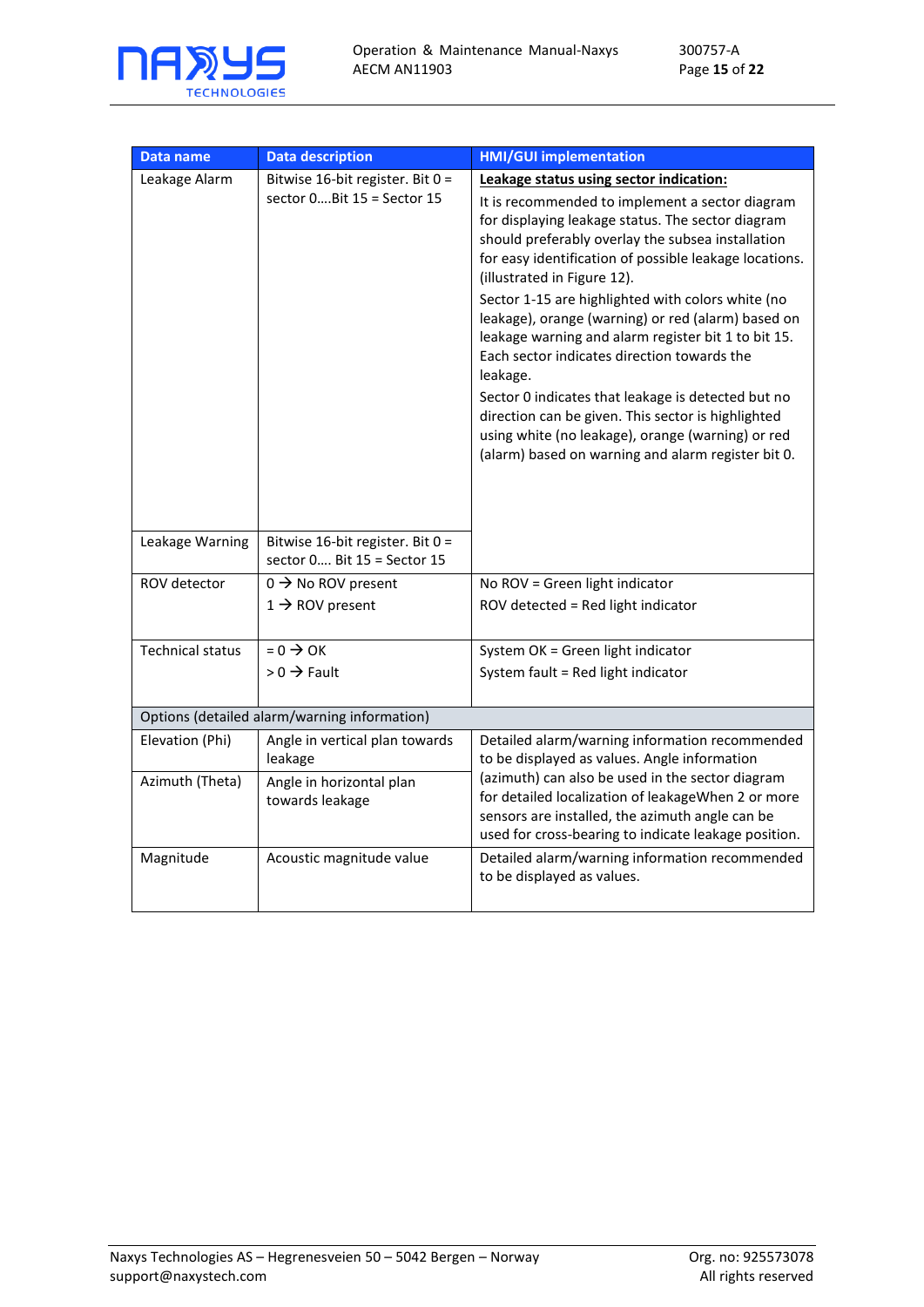



<span id="page-15-0"></span>**Figure 12: Illustration of alarm/warning sector overlay the subsea installation. Alarm sector indicates direction towards leakage. Dotted line represents the azimuth angle (optional detailed alarm information)**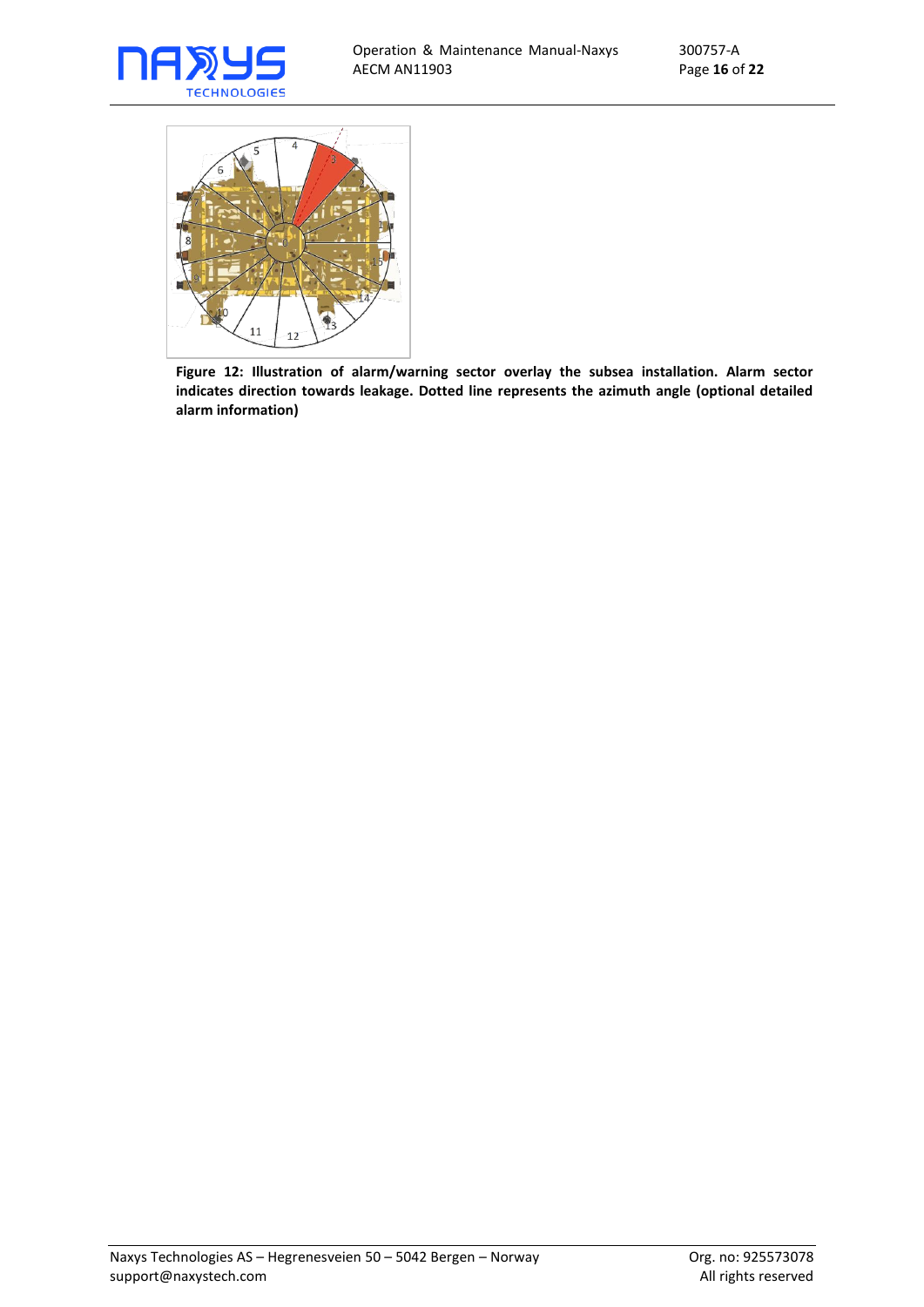

# <span id="page-16-0"></span>**6 OPERATIONS**

Operation involves daily monitoring and control of the leak detection system. It is typically handled by the control room operator with supporting functions from onshore operations and expert support from Naxys. This section describes the alarms that are generated by the Naxys AECM subsea leak detector and recommended actions for handling of alarm and events.

## <span id="page-16-1"></span>**6.1 DAILY OPERATION OF LEAKAGE DETECTION SYSTEM**

|  | <b>Description</b>                                                                                                                                             | <b>Frequency</b> | Performed by | Topside Control<br>System | Service<br>Computer |
|--|----------------------------------------------------------------------------------------------------------------------------------------------------------------|------------------|--------------|---------------------------|---------------------|
|  | Alarm monitoring (technical system alarms,<br>leakage alarms)<br>Alarm handling<br>section 5.1 and 6.2 for<br>alarm<br>See:<br>description and alarm handling. | Continuously     | Basic user*  | х                         |                     |

\* See sectio[n 8](#page-20-0) for description of competence and training of personnel.

## <span id="page-16-2"></span>**6.2 HANDLING OF LEAKAGE ALARM/WARNING**

With reference to DNV Recommended Practice for Subsea Leak Detection, the person responsible for alarm handling shall seek an understanding of the situation and investigate the nature of the alarm/warning. It is recommended to run the following checkout routine:

| #              | <b>Purpose</b>                                        | <b>Checkout</b>                                       | <b>Action</b>                                                                                                                                                                                                                                                                                                                                                     |
|----------------|-------------------------------------------------------|-------------------------------------------------------|-------------------------------------------------------------------------------------------------------------------------------------------------------------------------------------------------------------------------------------------------------------------------------------------------------------------------------------------------------------------|
| 1              | Confirm alarm type                                    | Is the alarm reported as a<br>leakage alarm?          | - If alarm is related to leakage, continue to<br>run checkout routine below (#2-4)<br>If alarm is related to technical alarm,<br>please see section 6.3.                                                                                                                                                                                                          |
| 2              | Confirm leakage location                              | In which sector(s) is the<br>leakage alarm indicated? | Sector no.:<br>If sector 0 is indicated this implies that the<br>system has not been able to estimate leakage<br>location. Checkout routine shall still be<br>continued (#3-4).                                                                                                                                                                                   |
| $\overline{3}$ | Rule out possible sources<br>for false positive alarm | Operational changes                                   | The Operator shall investigate if the alarm<br>sector indication corresponds to the spatial<br>position of the operational change, e.g. well<br>intervention, drilling, choke cavitation etc.<br>The Operator shall evaluate situation and<br>contact expert user for assistance if leakage<br>alarm is related to operational changes.                           |
| 4              |                                                       | Presence of an ROV at the<br>time of the alarm?       | Presence of ROV in fixed position may cause<br>leakage alarm The sensor will automatically<br>presence<br>of<br>ROV,<br>but<br>detect<br>not<br>automatically deactivate alarms when ROV<br>presence is detected.<br>Operator shall confirm if leakage alarm<br>location corresponds to ROV position.<br>Operator to move ROV to verify that alarm is<br>cleared. |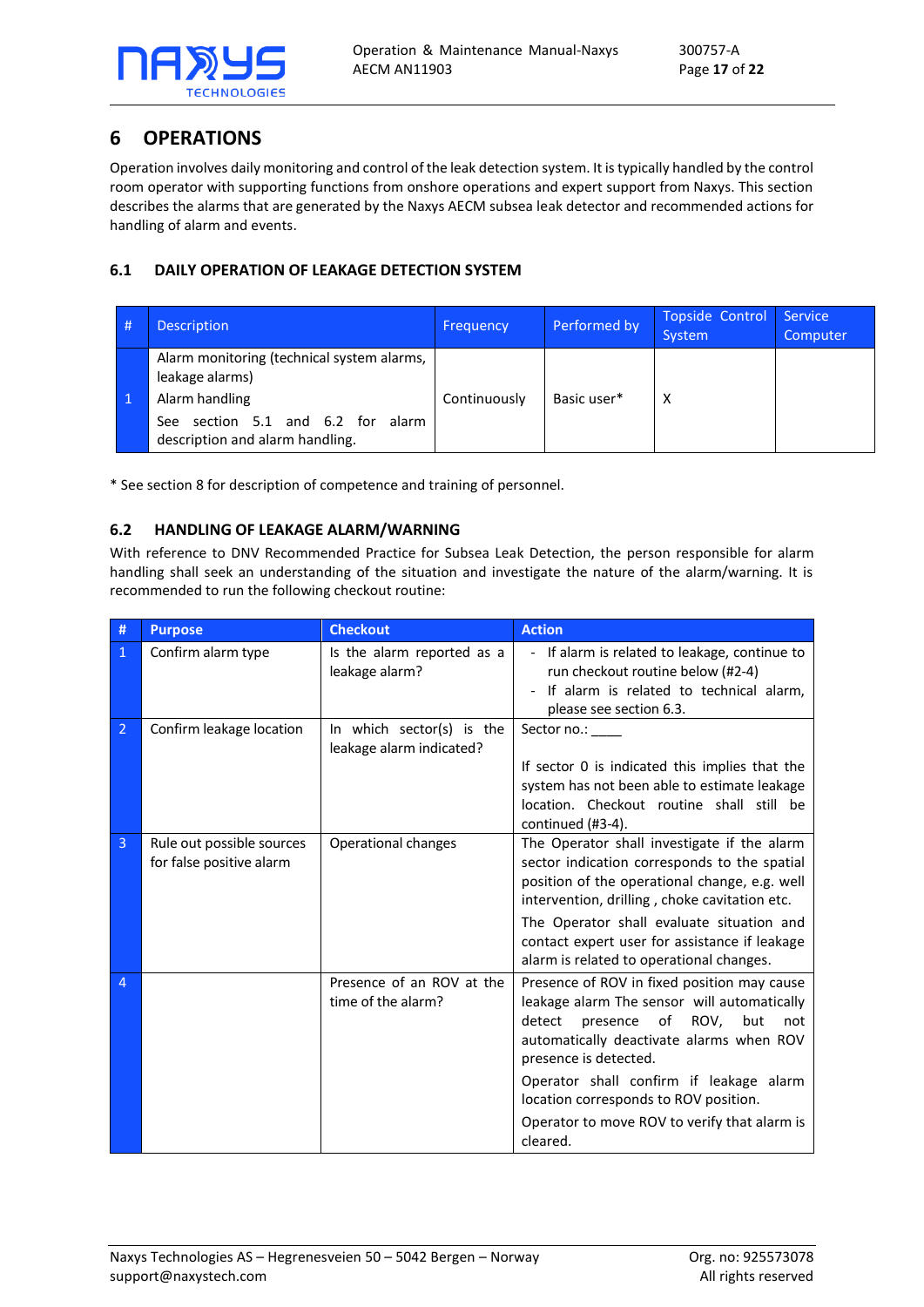

If the above rules out potential sources for false positives and the Naxys Subsea Leak Detector indicates that there is a leakage, the Operator is recommended to follow the steps below in addition to the Operator's own procedures:

- 1) Further investigate parallel systems (other leak detectors, process pressure, mass balance, etc.)
- 2) Contact Expert User (Company's Expert User or Supplier) for further assistance with detailed interpretation of the acoustic data.

Please note that the suggested actions are general and must be tailored to each specific installation.

## <span id="page-17-0"></span>**6.3 HANDLING OF TECHNICAL SYSTEM ALARM**

When a technical system alarm is reported, the Operator shall contact Supplier for further investigation of the initiated alarm.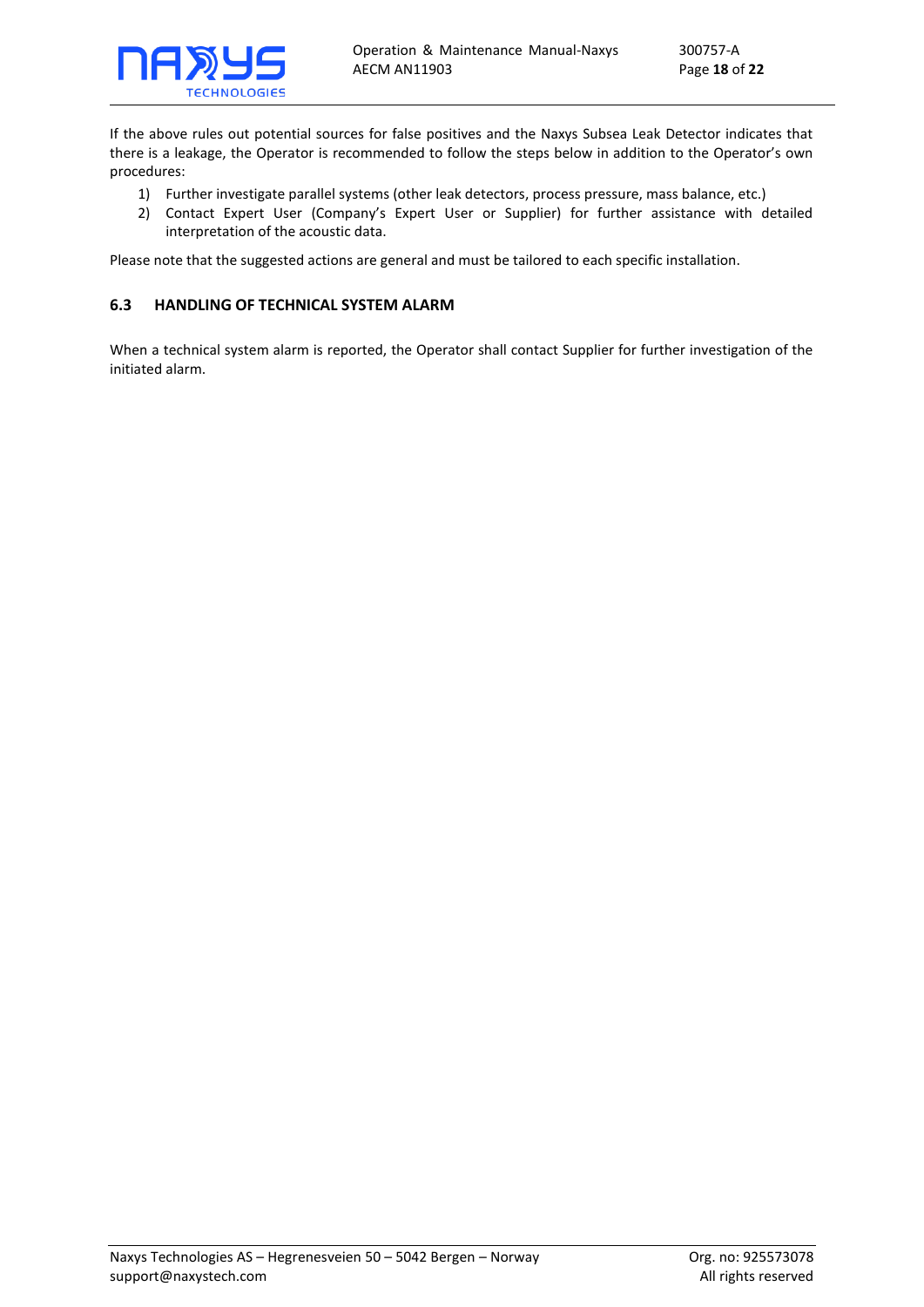

# <span id="page-18-0"></span>**7 MAINTENANCE**

The Naxys AECM subsea leak detector has been designed with focus on minimizing requirements for maintenance. Required maintenance is related to verifying that the system is running and operating as expected, and it is recommended that the system is maintained on a regular basis. The following sections describes the maintenance requirements for

- a) The Naxys AECM subsea unit installed on the subsea structure (section [7.1\)](#page-18-1)
- b) Naxys AECM system (section [7.2\)](#page-18-4)

## <span id="page-18-1"></span>**7.1 SUBSEA UNIT**

## <span id="page-18-2"></span>7.1.1 MAINTENANCE PLAN – SUBSEA UNIT

No periodic maintenance is required for the Naxys AECM subsea unit. It is however recommended that when an ROV is available, e.g. annually or bi-annualy, the Naxys AECM subsea unit is inspected for structure damage and foreign objects

| Inspection item        | How                                                                                                                   | <b>Frequency</b>      | Performed by |
|------------------------|-----------------------------------------------------------------------------------------------------------------------|-----------------------|--------------|
| Naxys AECM subsea unit | <b>Inspect Naxys AECM</b><br>subsea unit visually with<br>ROV for identification of<br>damages or foreign<br>objects. | During ROV inspection | Customer     |

Recommended frequency of maintenance is only a guideline and must be adjusted as required to the actual installation.

## <span id="page-18-3"></span>7.1.2 MAINTENANCE OPERATIONS –SUBSEA UNIT

Marine growth does not affect system functionality or sensitivity and no program is defined for removing of sea growth or adding/maintaining any anti fouling. Washer beam shall never be aimed against any hydrophones, electric sensor or cable as this may permanently damage the sensor.

## <span id="page-18-4"></span>**7.2 SYSTEM MAINTENANCE**

The Operations Program described in the previous section relates to daily operation including alarm and event handling, which is performed by operator personnel. This section describes the routine maintenance program to be performed by trained personnel with the overall goal to:

- Ensure that the system is operating as expected and identify system upsets
- Check of system performance and identify system improvements
- Minimize false alarm rates and maximize Operator's confidence to the system

System maintenance is recommended to be performed monthly using the Naxys Service Software installed on a Service Computer. The section below describes the recommended maintenance activities.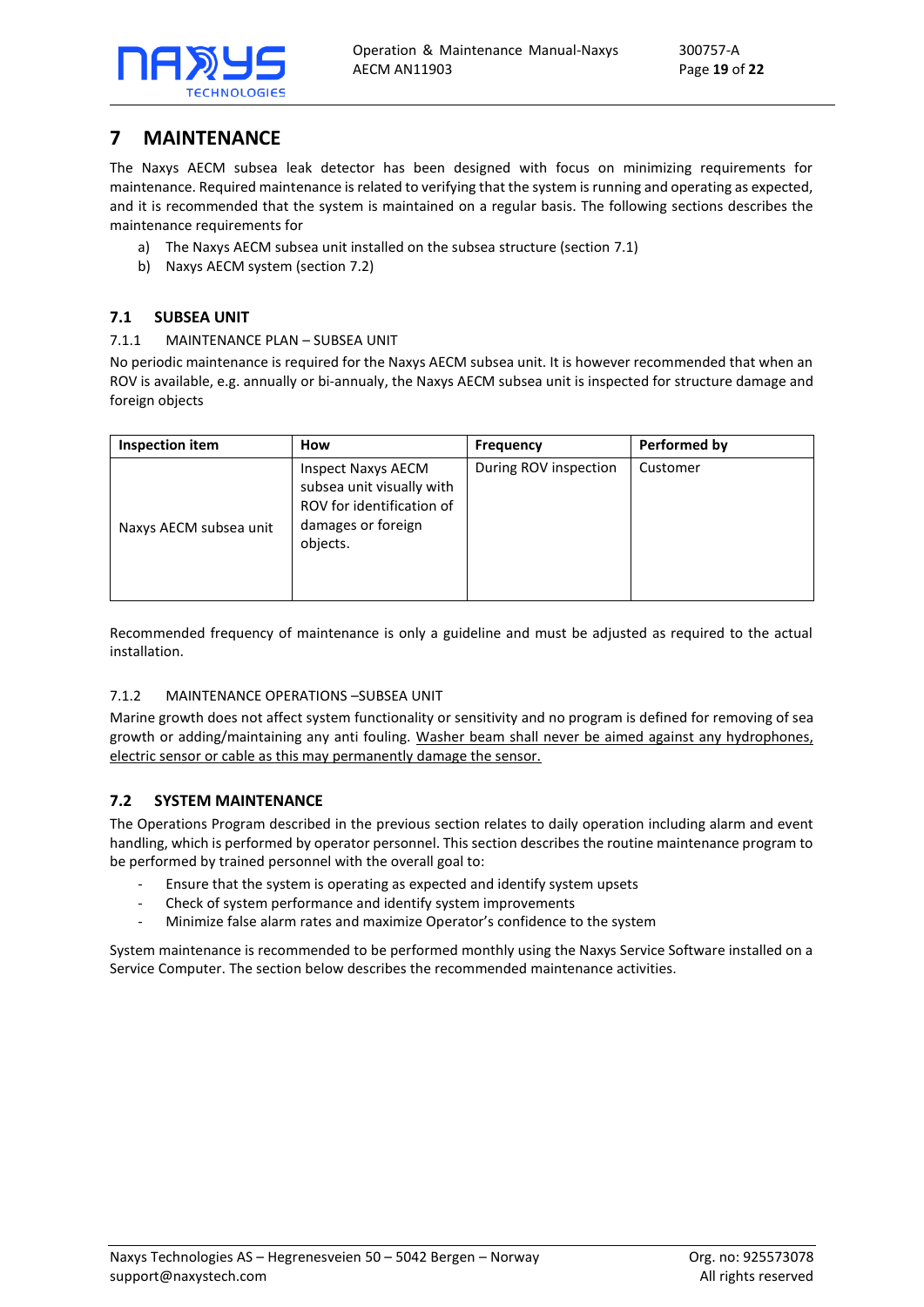

## <span id="page-19-0"></span>**7.3 MAINTENANCE PLAN AND MAINTENANCE OPERATIONS – NAXYS LEAK DETECTION TOPSIDE SYSTEM**

## **Table 2: Naxys Leak Detection System maintenance schedule**

| <b>Item</b>    | <b>Description</b>                                                                                                                                                                                                                                                                                                                                                                                                                                                                                 | <b>Frequency</b> | <b>Performed by</b> | <b>Topside</b><br><b>Control</b><br><b>System</b> | <b>Service</b><br><b>Computer</b> |
|----------------|----------------------------------------------------------------------------------------------------------------------------------------------------------------------------------------------------------------------------------------------------------------------------------------------------------------------------------------------------------------------------------------------------------------------------------------------------------------------------------------------------|------------------|---------------------|---------------------------------------------------|-----------------------------------|
| $\mathbf{1}$   | <b>SYSTEM STATUS:</b><br>• Verify that system is running and<br>operating as expected<br>Detect early if system is out of<br>$\bullet$<br>function and<br>initiate<br>system<br>recovery<br>Depending on how the system is set up<br>and which registers are being read from<br>the DCS, the Operator may or may not be<br>automatically noticed if a system is out of<br>function. If the Operator is not<br>automatically noticed it is recommended<br>that system operability is checked daily. | Monthly          | Trained user *      |                                                   | X                                 |
| $\overline{2}$ | <b>SENSOR STATUS</b><br>• Check of sensor status<br>Detect sensor failure, assess<br>$\bullet$<br>cause and criticality to system<br>performance                                                                                                                                                                                                                                                                                                                                                   | Monthly          | Trained user *      |                                                   | X                                 |
| $\overline{3}$ | <b>COMMUNICATION STATUS</b><br>Check system communication<br>$\bullet$<br>status<br>Detect communication<br>$\bullet$<br>problems, initiate cause analysis<br>and work required to fix<br>problem                                                                                                                                                                                                                                                                                                  | Monthly          | Trained user *      |                                                   | x                                 |
| 4              | <b>HISTORY LOG:</b><br>Review systems history log with<br>٠<br>status messages for last period<br>Identify and investigate events<br>$\bullet$<br>of interest, e.g. sensor failure,<br>warning/alarm issued                                                                                                                                                                                                                                                                                        | Monthly          | Trained user *      |                                                   | X                                 |
| $\overline{5}$ | <b>PERFORMANCE &amp; IMPROVEMENTS</b><br>Review data from last period and<br>$\bullet$<br>warning/alarm<br>analyze<br>if<br>thresholds should be adjusted to<br>improve system performance.<br>Configure system.                                                                                                                                                                                                                                                                                   | Monthly          | Expert user *       |                                                   | X                                 |

\* See sectio[n 8.2](#page-20-2) below for description of training levels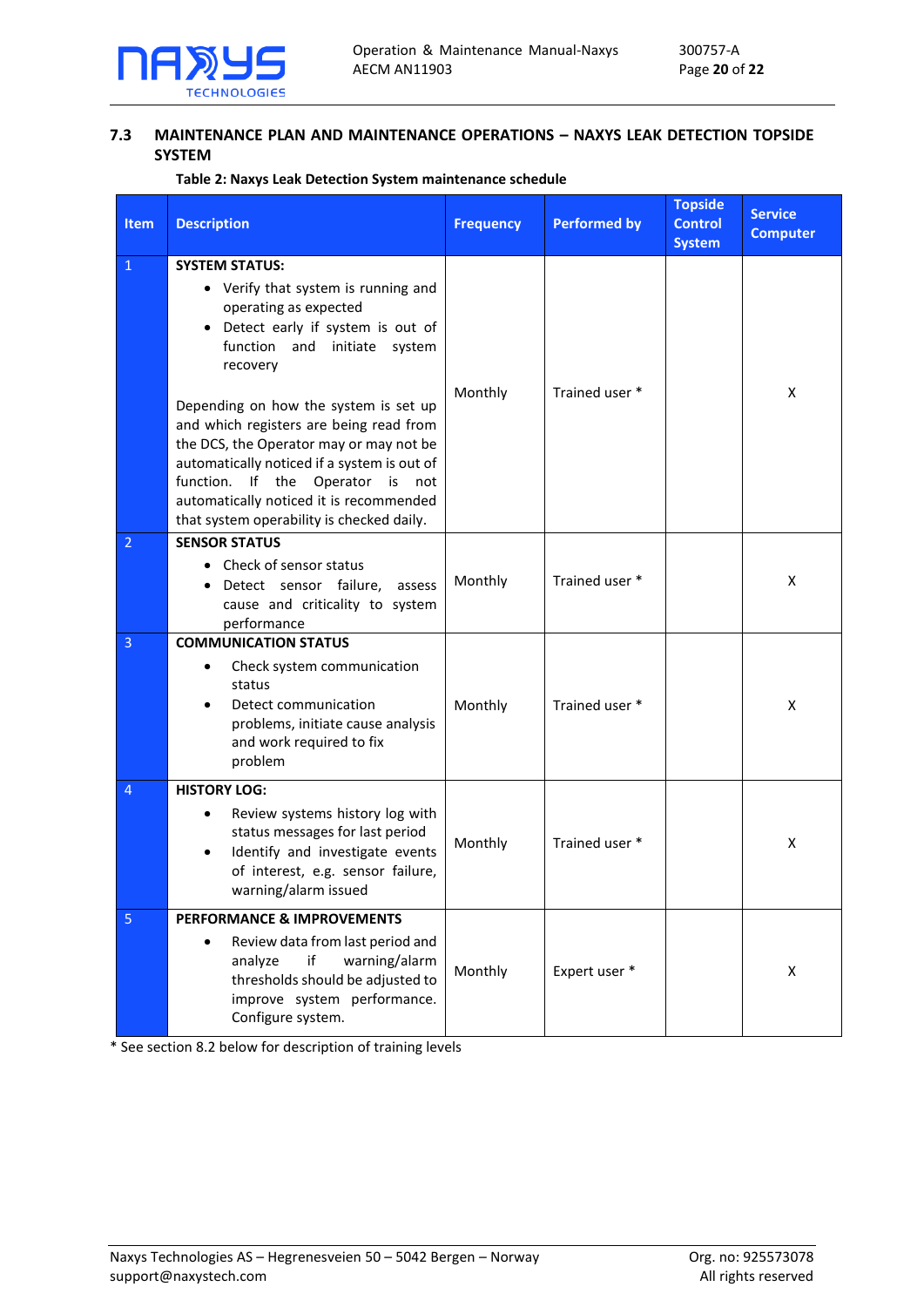

# <span id="page-20-0"></span>**8 COMPETENCE AND TRAINING**

## <span id="page-20-1"></span>**8.1 COMPETENCE**

Reference to DNV Recommended Practice for Subsea Leak Detection that recommends that *"The system should be manned by a trained operator who knows what the detectors measure and the system limitations."* The following competence matrix is recommended for operation and maintenance activities related to Naxys AECM system.

|                     | <b>Relevant personnel categories</b> |                                                     |                                               |                                                                                                                                                                                                                                                                                                                                                                                                                                                                                                                 | <b>Relevant</b>    |
|---------------------|--------------------------------------|-----------------------------------------------------|-----------------------------------------------|-----------------------------------------------------------------------------------------------------------------------------------------------------------------------------------------------------------------------------------------------------------------------------------------------------------------------------------------------------------------------------------------------------------------------------------------------------------------------------------------------------------------|--------------------|
| <b>User level</b>   | <b>Control</b><br>room<br>operator   | <b>Controls/SAS</b><br>eng./onshore<br>support eng. | <b>Operator</b><br>expert,<br><b>Supplier</b> | <b>Competence</b>                                                                                                                                                                                                                                                                                                                                                                                                                                                                                               | training<br>level* |
| <b>Basic user</b>   | X                                    | X                                                   | X                                             | User has undergone L1 training comprising<br>of introduction to daily operation and<br>handling of warnings from Naxys AECM                                                                                                                                                                                                                                                                                                                                                                                     | L1                 |
| <b>Trained user</b> |                                      | X                                                   | X                                             | User has undergone L2 training comprising:<br>• Introduction<br>to<br>Naxys<br>AECM<br>condition<br>monitoring<br>compressor<br>system and use of KPI data for daily<br>operation<br>· Introduction to Naxys Acoustic Leak<br>Detection system and daily operation.                                                                                                                                                                                                                                             | L <sub>2</sub>     |
| <b>Expert user</b>  |                                      | X                                                   | X                                             | User has undergone L3 training comprising:<br>• Introduction<br>to<br>Naxys<br>AECM<br>condition<br>monitoring<br>compressor<br>system and use of KPI data for daily<br>operation<br>· Introduction to Naxys Acoustic Leak<br>Detection system and daily operation.<br>• Use of Service Computer to view data<br>for regular maintenance of system.<br>. In depth knowledge of system and<br>capable of configuring Naxys AECM<br>parameters based on extraction and<br>analysis of acoustic and electric data. | L <sub>3</sub>     |

\* See sectio[n 8.2](#page-20-2) below for description of training levels

## <span id="page-20-2"></span>**8.2 TRAINING**

Further to the describes above, DNV Recommended Practice states that "*Personnel responsible for alarm and event handling shall be trained and competent in the leak detection system implemented on board. The training shall cover the operating procedures for the leak detection system."*

Naxys offers training for Operator personnel:

- Introduction to Naxys Acoustic & Electric Compressor Condition Monitoring system
- Introduction to Naxys Subsea Acoustic Leak Detectors
	- o Passive acoustics for subsea leak detection
	- o Technology Capabilities and Limitations
- System Architecture
- System Alarms
- Operation and alarm handling
- System Maintenance
- Naxys support